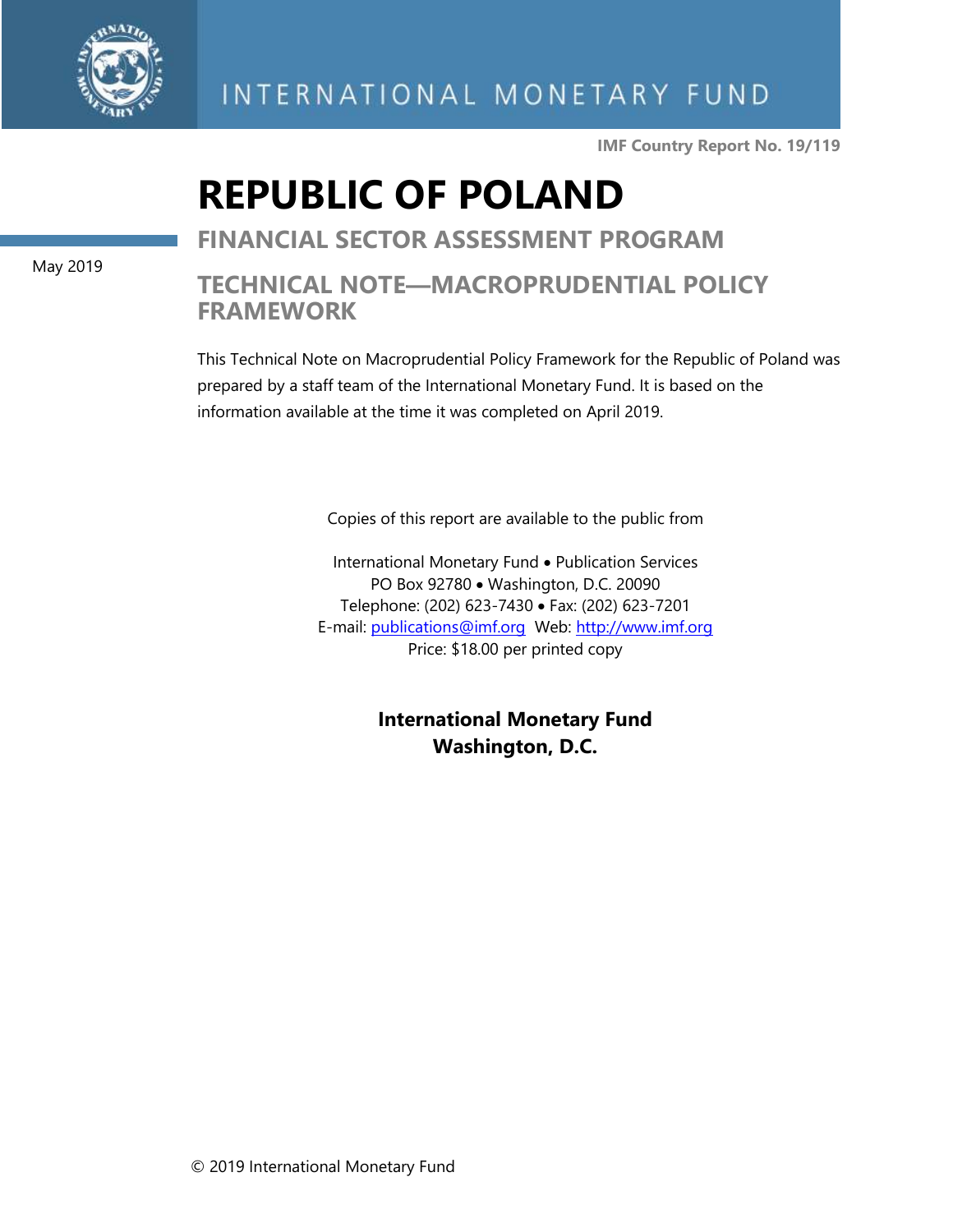

# **REPUBLIC OF POLAND**

**FINANCIAL SECTOR ASSESSMENT PROGRAM** 

April 19, 2019

## **TECHNICAL NOTE**

**MACROPRUDENTIAL POLICY FRAMEWORK** 

Prepared By **Monetary and Capital Markets Department, IMF** 

This Technical Note was prepared in the context of a joint IMF-World Bank Financial Sector Assessment Program (FSAP) mission in Poland during May 2018 mission led by Michael Moore, IMF and Loic Chiquier, World Bank. The note contains the technical analysis and detailed information underpinning the FSAP assessment's findings and recommendations. Further information on the FSAP program can be found at http://www.imf.org/external/np/fsap/fssa.aspx.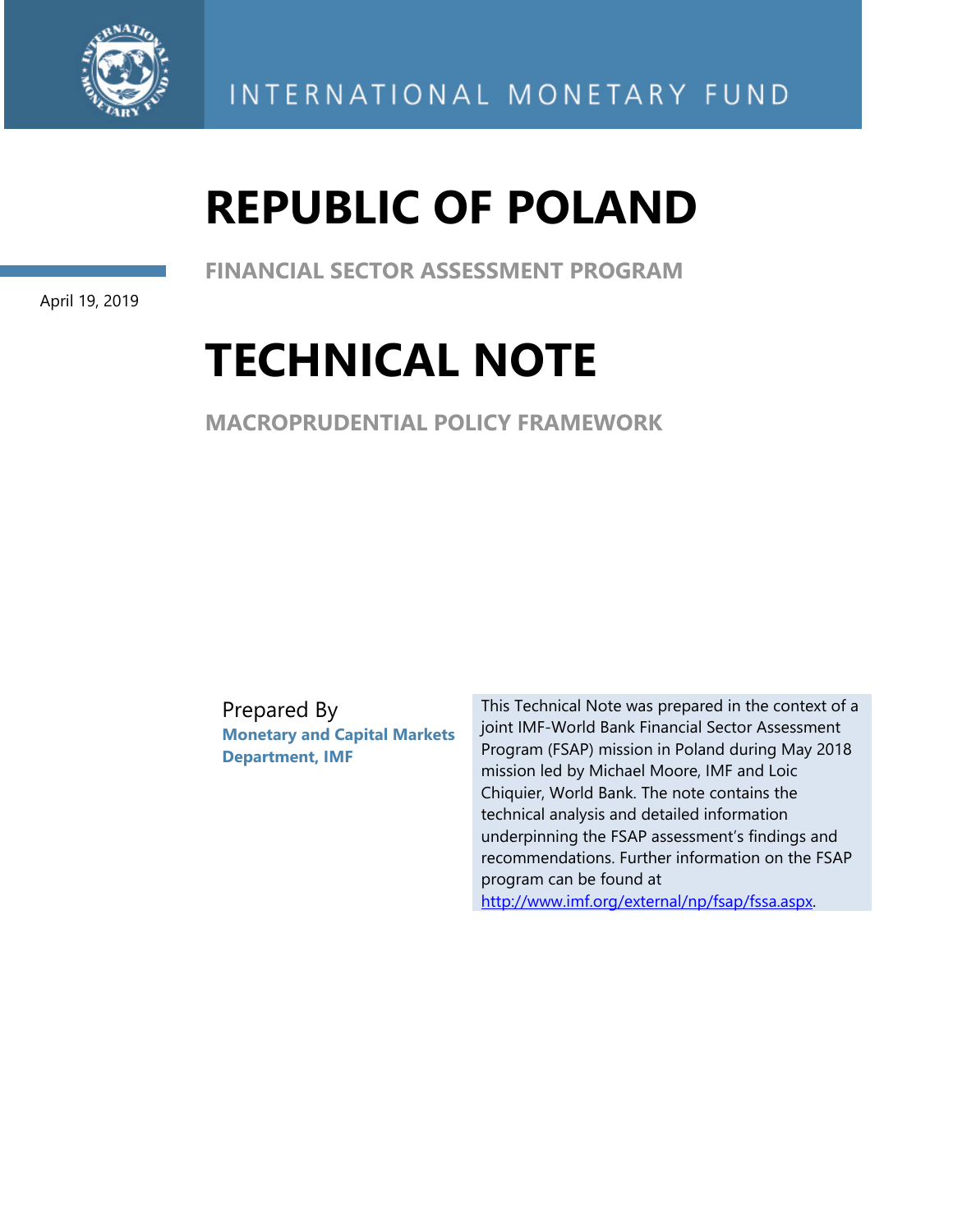## **CONTENTS**

| <b>TABLE</b>                                                        |    |
|---------------------------------------------------------------------|----|
|                                                                     | 6  |
| <b>APPENDICES</b>                                                   |    |
|                                                                     |    |
| II. FSC-M FX Housing Loan Recommendations Broken Down by Addressees | 25 |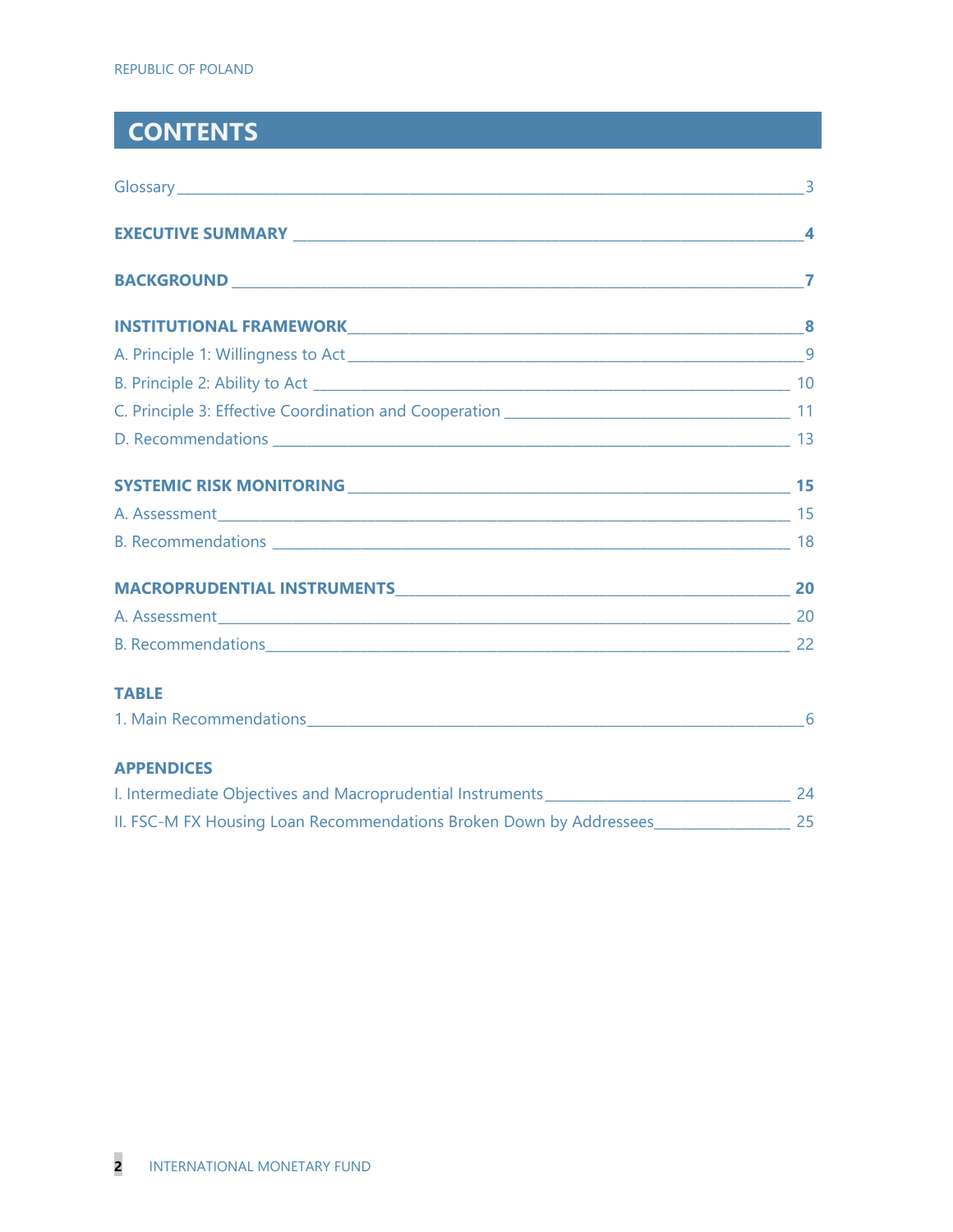### **Glossary**

- BGF Bank Guarantee Fund (Bankowy Fundusz Gwarancyjny)
- BIK Biuro Informacji Kredytowej (Credit Information Bureau)
- CCB Countercyclical Capital Buffer
- CCP Central Counterparty
- CRD Capital Requirements Directive
- CRR Capital Requirements regulation,
- DTI Debt-to-Income
- DSTI Debt-Service-to-Income
- EBA European Banking Authority
- EC European Commission
- ECB European Central Bank
- ESRB European Systemic Risk Board
- EU European Union
- FMI Financial Market Infrastructure
- FSC-M Financial Stability Committee—Macroprudential
- FSC-C Financial Stability Committee—Crisis Management
- FSD Financial Stability Department
- FSR Financial Stability Report
- FX Foreign Exchange
- G-SII Global Systemically Important Institution
- GUS Glowny Urzad Statystyczny (Central Statistical Office)
- LCR Liquidity Coverage Ratio
- LTV Loan-to-Value
- MoF Minister of Finance
- NBP Narodowy Bank Polski (National Bank of Poland)
- NSFR Net Stable Funding Ratio
- O-SII Other Systemically Important Institution
- PFSA Polish Financial Supervision Authority (Komisja Nadzoru Finansowego)
- PWG Permanent Working Group
- SRB Systemic Risk Buffer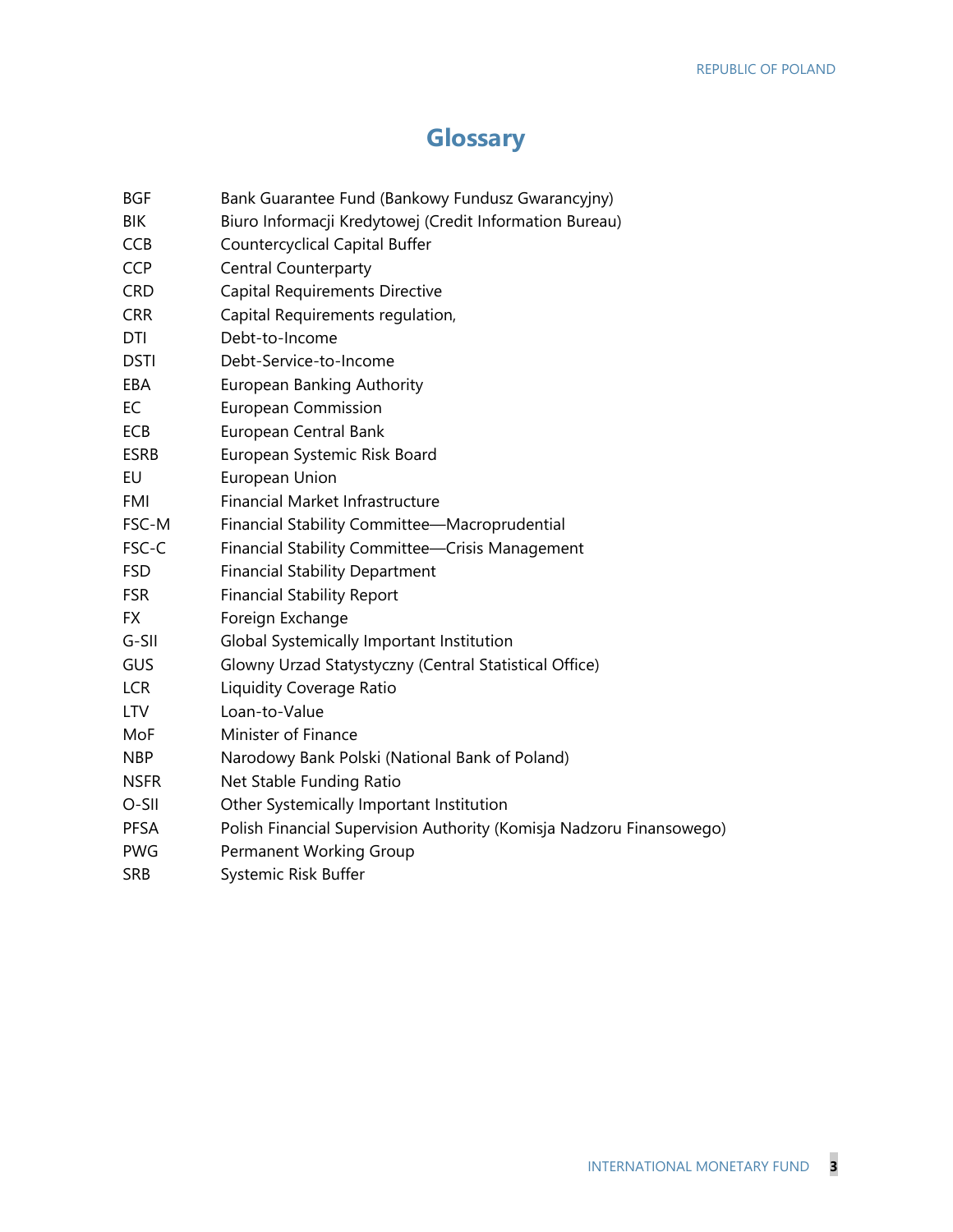## **EXECUTIVE SUMMARY**

**The present macroprudential policy framework provides a sound basis for macroprudential oversight of the financial system and was established by law in November 2015.** Its relatively recent establishment implies that practical experience with the conduct of macroprudential policy under the framework is still limited. Initial experience is favorable, but it remains to be seen how the framework will function under more challenging circumstances.

#### **The macroprudential mandate is assigned to the Financial Stability Committee—**

**Macroprudential (FSC-M), with clearly defined objectives.** The FSC-M operates as a collegial body. It is chaired by the President of the National Bank of Poland (NBP), and further consists of the Minister of Finance and the heads of the Polish Financial Supervision Authority (PFSA), and the Bank Guarantee Fund (BGF). Due to the constitutional order, the FSC-M does not have direct powers, but it can issue "comply or explain" recommendations to its members to take action. It can also issue (non-binding) statements to a broader audience, if it identifies high levels of systemic risk. Decisions are taken by majority vote, with a casting vote for the President of NBP. In practice, it has so far operated by consensus. The Chairman is required to present annual information on FSC-M's activities to the Polish Parliament. Press releases are issued after every quarterly FSC-M meeting, providing a short summary of the topics discussed and decisions taken.

**The existence of the FSC-M has fostered close coordination and collaboration between its member authorities.** Systemic risk monitoring is primarily performed by NBP, as witnessed by its bi-annual Financial Stability Report (FSR). The FSR provides high-quality analysis of conditions in the financial sector, but it does not include an assessment of potential vulnerabilities emanating from payment and settlement systems. This omission should be remedied. During the preparation of the quarterly FSC-M meetings, the other agencies are actively involved in providing their views and contributions, which are incorporated in the overall systemic risk assessment that is presented to the FSC-M. Arrangements are in place to allow for information sharing between agencies.

**The Polish authorities can potentially draw on a wide range of macroprudential instruments.** 

Besides the EU harmonized instruments, the FSC-M has identified a, non-exhaustive, list of national macroprudential instruments that could be used in the Polish context. So far, a capital conservation buffer and a systemic risk buffer were introduced through the 2015 Act.<sup>1</sup> No global systemically important institutions were identified in Poland, but 11 banks were identified as other systemically important institutions, 9 of which are required to maintain an additional capital buffer.<sup>2</sup> LTV-ratios are in force, but these were introduced by the PFSA prior to the present macroprudential

 $1$  The systemic risk buffer rate of 3 percent applies to all exposures located in Poland held by domestically authorized credit institutions. The countercyclical capital buffer is as yet set at 0 percent.

<sup>&</sup>lt;sup>2</sup> Last identification of the O-SIIs by the PFSA took place in August 2018.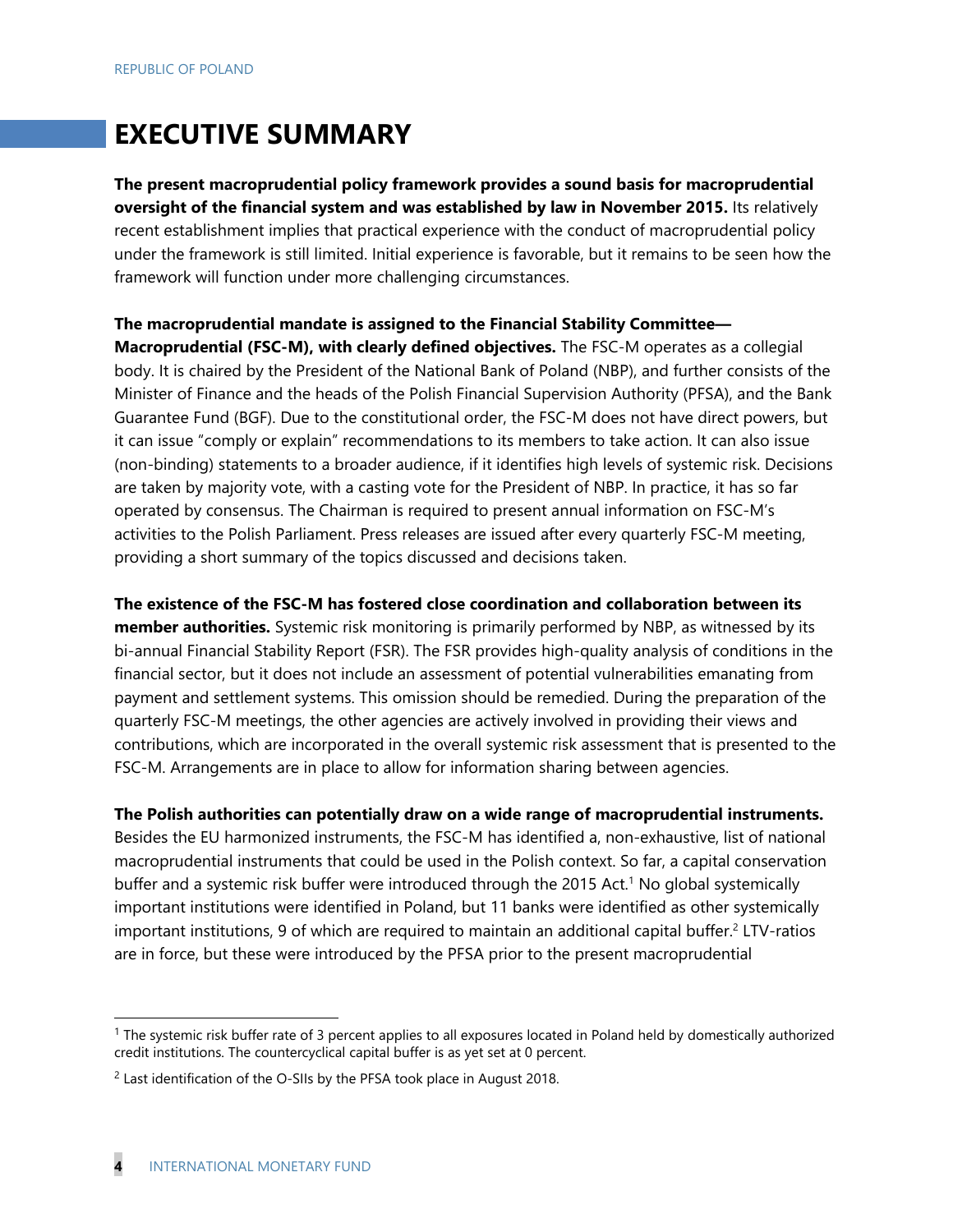arrangements, as part of its microprudential supervision. $3$  To ensure that such instruments can be readily mobilized for macroprudential purposes if and when the need arises, it is recommended that an ex ante understanding is reached between the authorities involved, that clarifies their availability.<sup>4</sup> It is also important that the use of such instruments, if not actually recommended by the FSC-M, is subject to timely and substantive vetting by the FSC-M.<sup>5</sup> Such vetting will help underpin the FSC-M's overall responsibility for this policy area.

#### **The FSC-M has recommended a variety of measures to provide incentives for voluntary restructuring of foreign exchange (FX) housing loans extended by Polish banks.** These measures were unusual in the sense that they were not aimed at the riskiness of the loan portfolio as such, but rather at the systemic risk that might result—if a political decision were taken by Parliament to impose a statutory conversion into zloty—in heavy losses for the banks. The recommendations, some of which are still in the process of being implemented, extend beyond the use of prudential tools to include tax measures and changes in the rules of operation of the Borrowers' Support Fund, and the way contributions to the Bank Guarantee Fund are calculated.<sup>6</sup> To the extent that the measures succeed in encouraging voluntary restructuring, they can make an important contribution to mitigating the potentially destabilizing effect of political decisions that are outside the FSC-M's control.

**Macroprudential policy is heavily geared toward the banking system reflecting the dominant role of banks in the financial sector.** Building on the existing monitoring in the FSR, close attention should be given to developments in the non-bank part of the financial sector in order to be able to identify areas of activity that may give rise to financial stability concerns. The present macroprudential toolkit will need to be evaluated to assess its adequacy for such eventuality and extended if necessary.

#### **To continue functioning well under possibly more challenging circumstances in the future, the FSC-M will have to maintain its independence and decisiveness as the macroprudential**

**authority.** With this in mind, it is recommended that the FSC-M further strengthens its communication in order to increase transparency and accountability, considers a more active use of targeted statements as a policy instrument, and increases the involvement of external experts in the preparation of its meetings. These steps can help to further underpin the FSC-M's strong reputation as an impartial and respected body of expertise, which is essential to ensure that it assesses all potentially important threats to financial stability in a timely fashion, including issues that might be

<sup>&</sup>lt;sup>3</sup> This was also the case for the caps on DSTI-ratios on consumer and mortgage loans, which were in force until 2013 and 2014, respectively.

 $<sup>4</sup>$  Even though the FSC-M provides a platform for the authorities to discuss the use of instruments at the time they</sup> are needed, it would be advisable to clarify their availability ahead of time in order to avoid unnecessary delays.

<sup>&</sup>lt;sup>5</sup> The law provides scope for such vetting. Article 137 (2) of the amended Banking Law of 29 August 1997 states that recommendations by the PFSA that may be relevant for macroprudential supervision shall be issued after consulting the FSC-M.

 $6$  This recommendation was implemented in February 2017.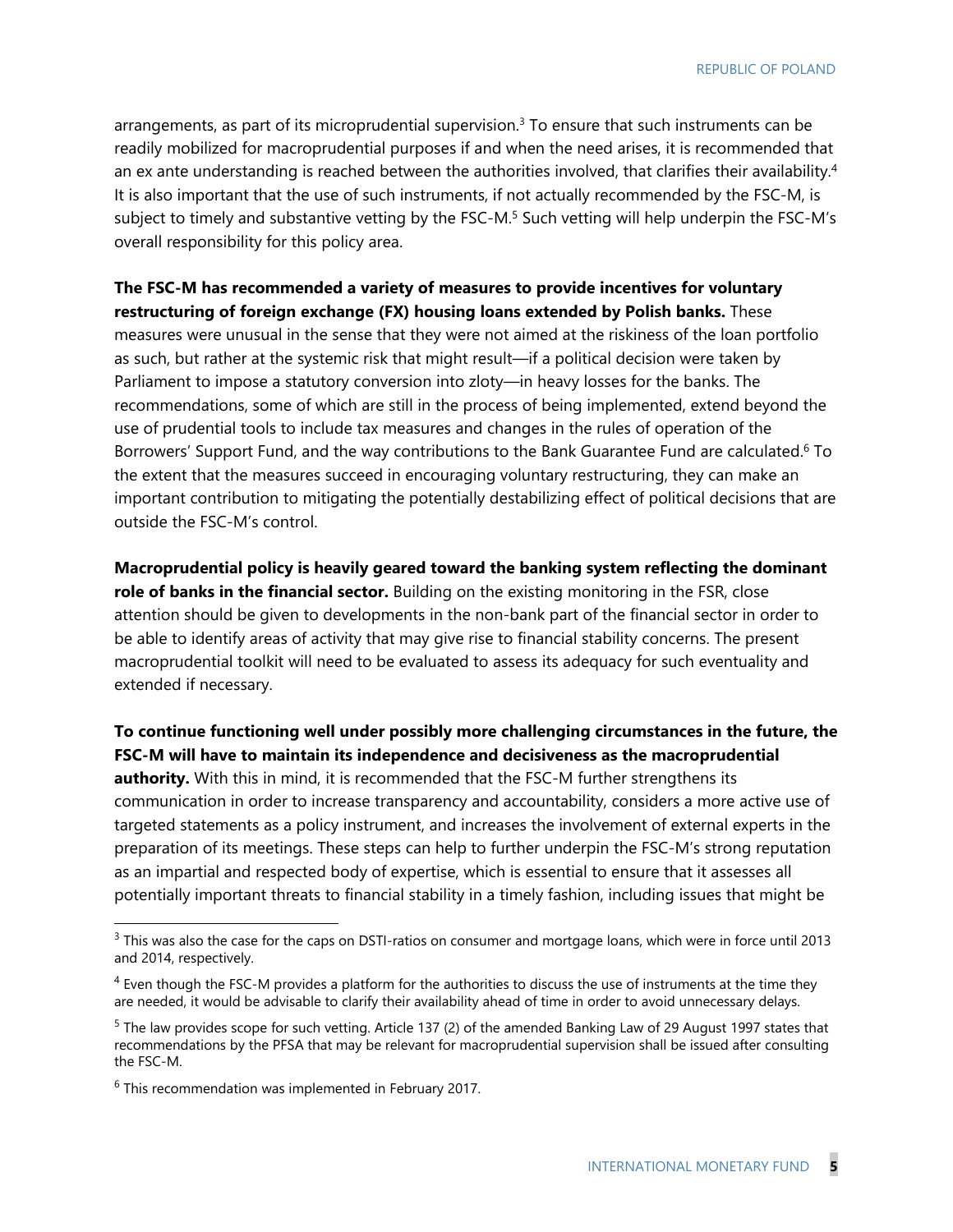sensitive, such as the cumulative impact on bank profitability of various policy measures and the implications of increased sovereign-bank linkages.

| <b>Table 1. Poland: Main Recommendations</b>                                                                                                                                                                                                                                                                      |             |                                                                |
|-------------------------------------------------------------------------------------------------------------------------------------------------------------------------------------------------------------------------------------------------------------------------------------------------------------------|-------------|----------------------------------------------------------------|
| <b>Recommendations</b>                                                                                                                                                                                                                                                                                            | Timeframe1/ | <b>Authorities</b><br><b>Responsible for</b><br>Implementation |
| <b>Institutional Framework (par.30)</b>                                                                                                                                                                                                                                                                           |             |                                                                |
| 1. Develop a clear communication strategy aimed at greater<br>transparency and accountability in order to further underpin the FSC-<br>M's reputation and visibility as macroprudential authority.                                                                                                                | I           | FSC-M                                                          |
| 2. Consider a more active and targeted use of "statements" as policy<br>instrument in order to enhance effectiveness and profile of the FSC-<br>М.                                                                                                                                                                | <b>NT</b>   | FSC-M                                                          |
| 3. Ensure the timely and substantive vetting of all use of<br>macroprudential instruments by the FSC-M in order to confirm the<br>FSC-M's overall responsibility in this field.                                                                                                                                   |             | Authorities<br>represented in the<br>FSC-M                     |
| <b>Systemic Risk Monitoring (par.44)</b>                                                                                                                                                                                                                                                                          |             |                                                                |
| 4. Include vulnerability assessments of Polish payment and<br>settlement systems in the FSR and overall systemic risk monitoring.                                                                                                                                                                                 | I           | <b>NBP</b>                                                     |
| 6. Further strengthen data collection capacity, including by exploring<br>potential efficiency gains through closer collaboration between PFSA<br>and NBP in order to improve granularity in existing credit data and<br>broaden coverage of activities by non-banks and non-regulated<br>financial institutions. |             | PFSA, NBP                                                      |
| 7. More actively involve external experts in the preparation of FSC-M<br>meetings, through more regular participation in its PWG.                                                                                                                                                                                 | NT          | FSC-M                                                          |
| 8. Commit to timely involvement of the FSC-M in all important<br>financial stability matters (e.g., by identifying ex ante thresholds for<br>certain indicators) to strengthen its effectiveness and underpin its<br>position as pre-eminent forum for macroprudential policy.                                    | I/NT        | Authorities<br>represented in the<br>FSC-M                     |
| <b>Macroprudential Instruments (par.51)</b>                                                                                                                                                                                                                                                                       |             |                                                                |
| 9. Ascertain the prompt availability of identified macroprudential<br>instruments (including LTV, DTI and DSTI ratios) in order to ensure<br>that they can be readily mobilized, upon recommendation by the<br>FSC-M,                                                                                             |             | Authorities<br>represented in the<br>FSC-M                     |
| 1/ I (immediate): within one year, NT (near term): one-three years.                                                                                                                                                                                                                                               |             |                                                                |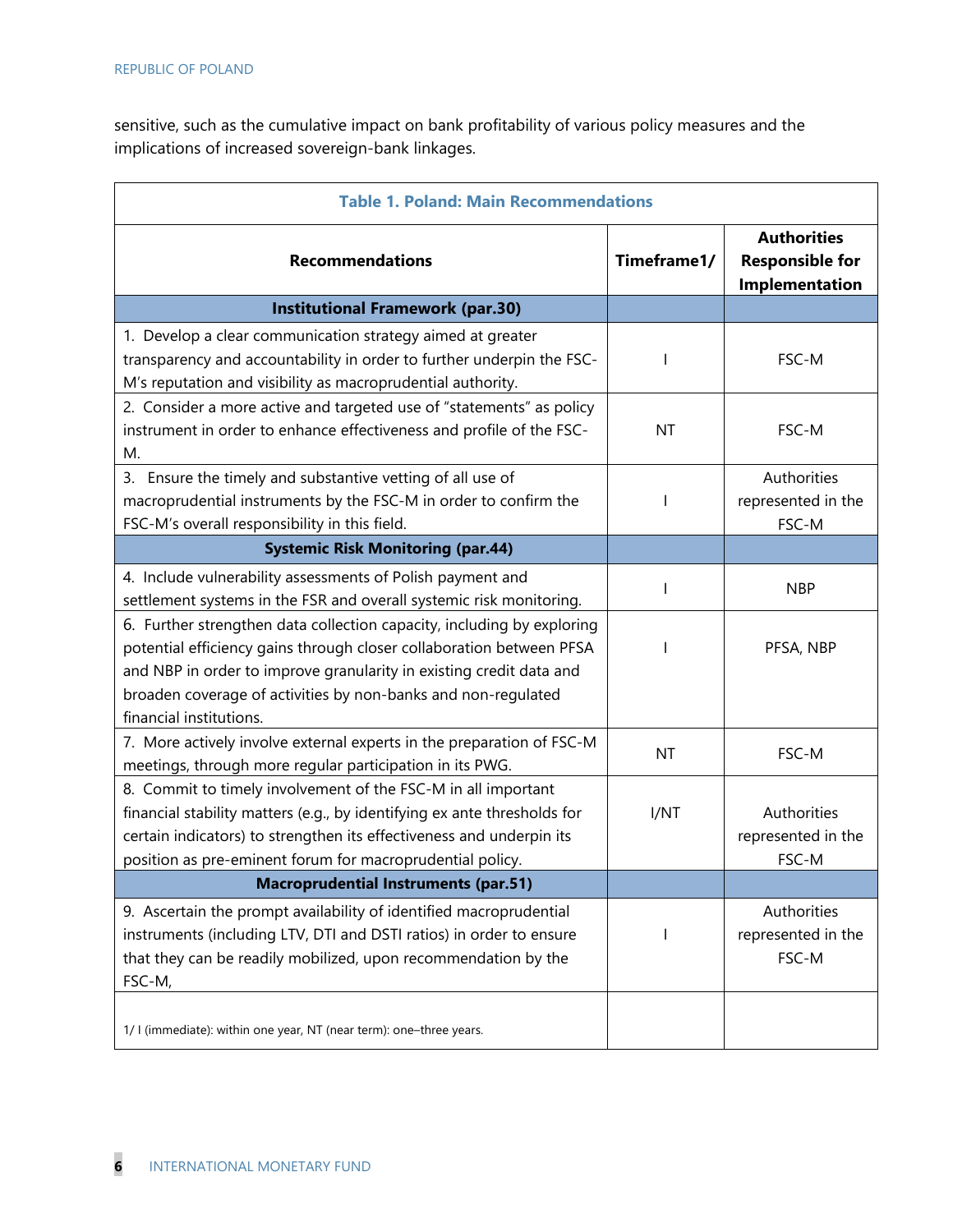| <b>Table 1. Poland: Main Recommendations (concluded)</b>                                                                                                                                             |    |                                            |
|------------------------------------------------------------------------------------------------------------------------------------------------------------------------------------------------------|----|--------------------------------------------|
| when needed. Consider a timely re-introduction of explicit DSTI caps<br>in light of strong growth in consumer lending.                                                                               |    | Authorities<br>represented in the<br>FSC-M |
| 10. Pay close attention to developments in the non-bank financial<br>sector and start developing a policy framework to address potential<br>systemic risks that might arise from these developments. | ΝT | FSC-M                                      |
| 11. Assess the implications of the overall cumulative impact of various<br>policy measures on bank profitability and financial stability.                                                            |    | <b>FSC-M</b>                               |
| 12. Closely monitor the intensity of sovereign-bank linkages and<br>NT<br>assess whether a macroprudential response may be warranted.                                                                |    | FSC-M                                      |

## **BACKGROUND**<sup>7</sup>

**1. The Polish economy has continued to perform well.** Strong domestic fundamentals helped it weather the impact of the global financial crisis and maintain relatively strong growth in subsequent years. Improved economic conditions abroad, in particular in the euro-area, have further supported Poland's economy in recent years and help underpin a positive outlook.

**2. The financial sector in Poland has benefited from the favorable macroeconomic conditions.** Overall, the banking system, which accounts for almost three-quarters of assets of the total financial sector, is in sound condition. Capitalization, liquidity, and asset quality continue to improve, even though profitability has tended to decline over recent years. Pockets of weakness are confined to the cooperative bank/credit union segments, which account for only about 8 percent of the financial system.

**3. Significant structural changes have occurred in the banking system over recent years.**  The share of foreign-owned banks in the country has declined from over 60 percent in 2012 to 45 percent in 2017, while state-controlled ownership has increased from 23 to 40 percent.<sup>8</sup>

**4. The Polish authorities recently established a framework for macroprudential oversight that covers identification, assessment, and monitoring of systemic risk in the financial system and actions aimed at eliminating or reducing this risk.** The framework sets out the institutional arrangements and the objectives of macroprudential policy, as well as the basic principles of applying macroprudential instruments. The FSC-M has been designated as the authority responsible for macroprudential supervision in Poland.

<sup>&</sup>lt;sup>7</sup> This Technical Note has been prepared by Jan W. Brockmeijer, Short Term Expert, IMF.

<sup>&</sup>lt;sup>8</sup> The majority of state control is executed indirectly.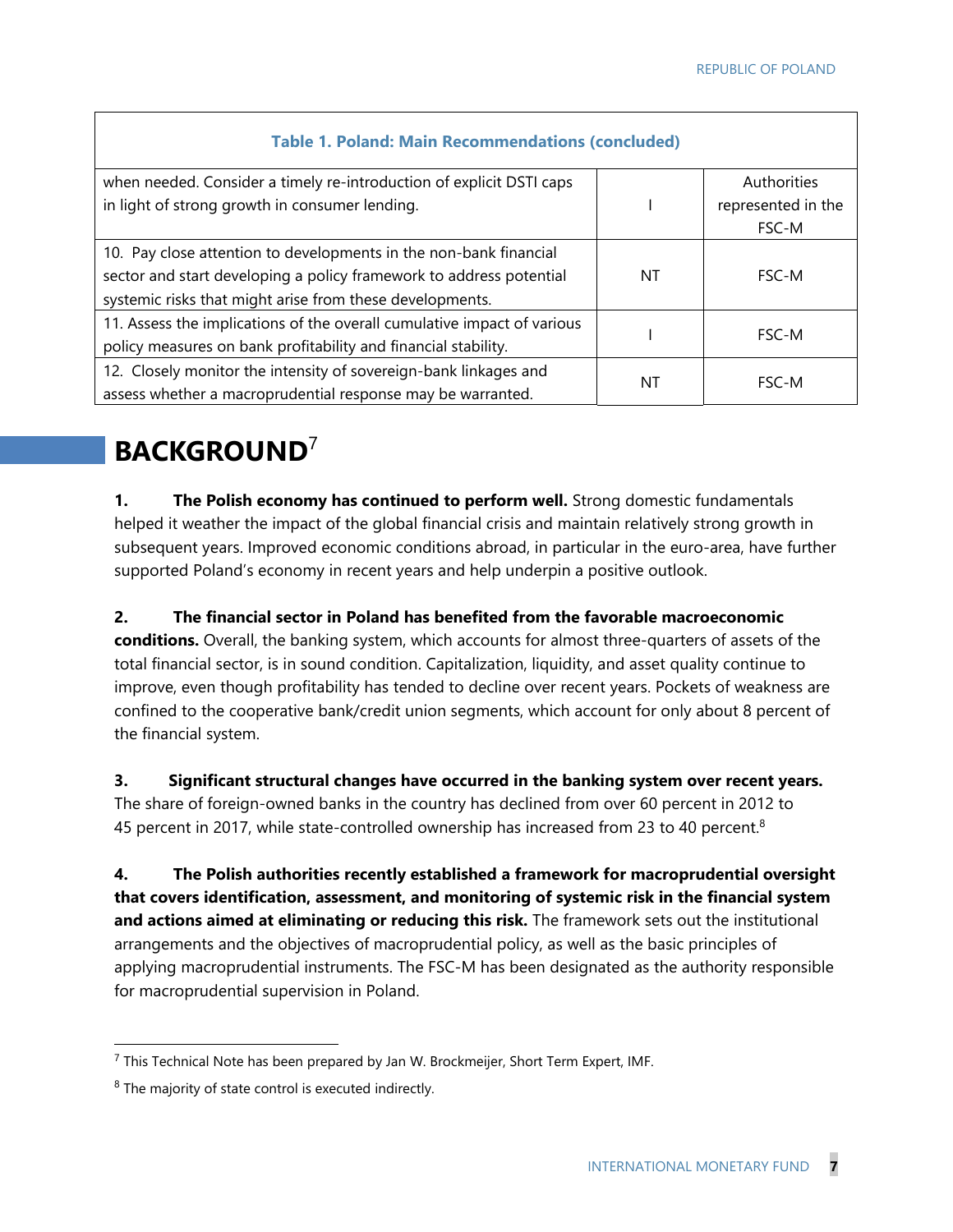**5. This technical note evaluates the macroprudential policy framework in Poland and proposes recommendations.** It assesses the institutional framework underpinning macroprudential policy, the operational capacity of the authorities to pursue such policy effectively, and the experience so far. The note consists of three parts. Section II assesses the present institutional framework. Section III looks at the systemic risk monitoring framework. Section IV describes the macroprudential instruments available to the authorities and assesses their application.

## **INSTITUTIONAL FRAMEWORK**

**6. The Polish financial stability framework underwent a major overhaul with the entering into force on November 1, 2015 of the Act on Macroprudential Supervision of the Financial System and Crisis Management (the 2015 Act).9** The 2015 Act defined macroprudential supervision, formulated its objective, and established the FSC-M as the competent authority responsible for such supervision.<sup>10</sup> The 2015 Act also established a body for crisis management, which role is performed by the FSC in its crisis management setting (FSC-C). The FSC-M and the FSC-C are chaired by the President of NBP and the Minister of Finance, respectively.

**7. The FSC-M brings together the four institutions that form the Polish financial safety net.** Besides the President of the NBP as chairman, the Committee further comprises the Minister of Finance, the Chairman of the PFSA,<sup>11</sup> and the President of the BGF.<sup>12</sup> As macroprudential authority, the FSC-M provides a platform that allows for synergies in the contributions made by the respective institutions in analyzing, assessing, and preventing systemic risk.

**8. The FSC-M does not have direct powers over the implementation of macroprudential policy.** Reflecting the legal circumstances prevailing in Poland, in particular, the provisions of the country's constitution, which tightly constrain the ability of non-constitutional bodies to issue binding normative acts, the FSC-M has at its disposal only non-binding tools. It can present statements to inform a wide range of addressees of a perceived high level of systemic risk, and it can issue recommendations to institutions that make up the FSC-M, indicating the need to take measures aimed at mitigating the identified systemic risk.

#### **9. Poland's macroprudential policy framework is considered compliant with European Systemic Risk Board (ESRB) recommendations.** In its Review of Macroprudential Policy in the EU

 $9$  Act of 5 August 2015, unofficial English translation of selected articles: http://www.nbp.pl/macroprudentialsupervision/podstawa/eng\_act\_on\_macroprudential\_supervision.pdf

 $10$  The FSC was initially established in 2008 as a cooperation platform to coordinate actions undertaken to support and maintain stability of the domestic financial system. The 2015 Act widened the mandate of the FSC to include macroprudential supervision. Consequently, the FSC now has a dual mandate and acts in dual incarnation, being responsible for macroprudential policy (FSC-M) as well as for crisis management (FSC-C).

<sup>&</sup>lt;sup>11</sup> PFSA is the cross sectoral financial supervisor, responsible for both prudential and conduct supervision.

 $12$  BGF is the resolution authority in Poland and manages the deposit guarantee scheme.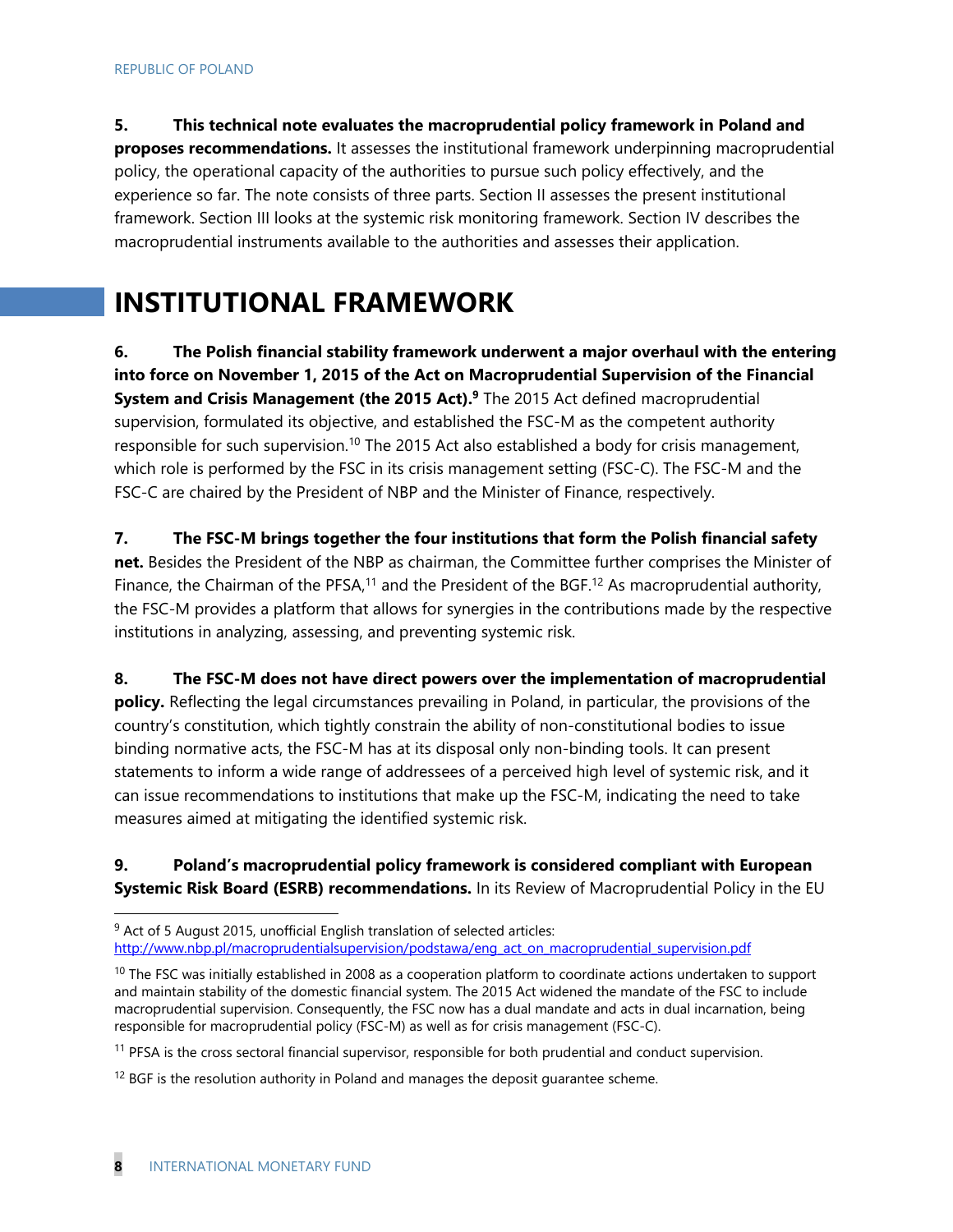in 2016, the ESRB considered the Polish arrangements as being fully compliant with its recommendations on the macroprudential mandate of national authorities and on intermediate objectives and instruments of macroprudential policy.<sup>13</sup>

**10. This section evaluates the current institutional arrangement in Poland according to the three key principles formulated in the 2014 IMF Staff Guidance Note on Macroprudential Policy:<sup>14</sup>** (i) willingness to act in the face of potential opposition, thereby countering inaction bias; (ii) ability to act, through regulatory powers, and access to data and resources; and (iii) cooperation across all agencies in the domestic and cross-border dimensions.

#### **A. Principle 1: Willingness to Act**

**11. The macroprudential mandate has been clearly assigned to the FSC-M.** The 2015 Act established the FSC-M as the competent authority responsible for macroprudential supervision. Such supervision covers the identification, assessment, and monitoring of systemic risk arising in the financial system or its environment, and actions aimed at eliminating or reducing this risk with the use of macroprudential instruments.

**12. Overall and intermediate objectives of macroprudential supervision are well-defined.** 

The overall objective contained in the 2015 Act emphasizes the aim to strengthen the resilience of the financial system in the event of materialization of systemic risk, and in consequence, to support long-term and sustainable economic growth in Poland. The intermediate objectives agreed by the FSC-M closely follow the recommendations set out by the ESRB. They include mitigation of risk arising from (i) excessive growth or size of debt or leverage; (ii) excessive maturity mismatch of assets and liabilities of financial institutions or of the risk of illiquidity of financial markets; (iii) excessive concentration of exposures or their similarity, and the interconnectedness between financial system entities; (iv) misaligned incentives influencing the behavior of financial institutions or their clients; and (v) ensuring the adequate resilience of the financial infrastructure.

**13. The FSC-M's tasks are specified in law.** It follows from the 2015 Act that the committee's tasks in macroprudential oversight include: (i) application of macroprudential instruments by issuing recommendations directed at its member institutions; (ii) presenting statements to a broader public regarding identified sources of systemic risk; (iii) identification of institutions posing a significant risk to the financial system; (iv) ensuring appropriate cooperation in the area of macroprudential supervision at a domestic, international, and particularly European level; and (v) ensuring the proper flow of information between the committee's members to allow them to fulfill their duties.

<sup>&</sup>lt;sup>13</sup> Recommendation ESRB/2011/3 on the macroprudential mandate of national authorities and Recommendation ESRB 2013/1 on intermediate objectives and instruments of macroprudential policy.

<sup>14</sup> http://www.imf.org/external/pp/longres.aspx?id=4925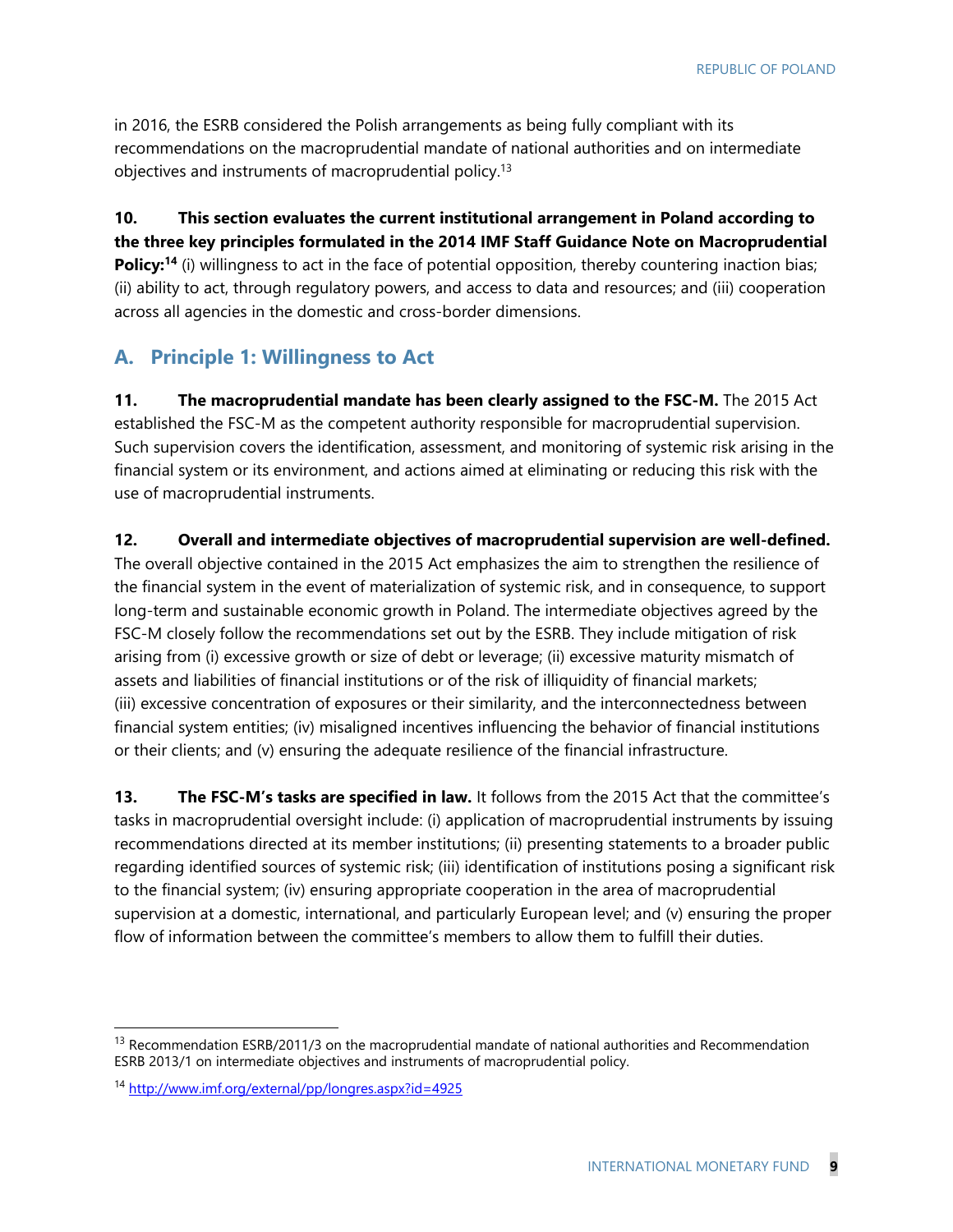**14.** The FSC-M operates as a collegial body. Decisions are taken by majority vote. The meetings are chaired by the President of NBP or his representative, who also has a casting vote in the event of a tie. In practice there is a strong tendency to strive for consensus within the Committee, and so far all resolutions have been passed unanimously. Within this collegial framework, the 2015 Act specifically assigns to NBP the task of providing the FSC-M with (i) information and data, analysis, and research necessary for the assessment of systemic risk; and (ii) organizational and administrative support, including the running of its secretariat. FSC-M meetings are not normally attended by external experts, although non-members can be invited for specific topics.

**15. The accountability arrangements in Poland include a legal requirement for the FSC-M's Chairman to present annual information to Parliament on the activities undertaken by the Committee in implementing its tasks.** The presentation takes the form of an extensive written report that describes the FSC-M's approach to macroprudential oversight, its assessment of systemic risks, its recommendations regarding the use of macroprudential instruments, and its cooperation with the ESRB. The report is published on the websites of Parliament and the FSC-M.15

**16. Press releases, and other information and documents related to its activities are published by the FSC-M on its dedicated website.** The press releases after FSC-M meetings mention the possible sources of systemic risk that were identified by the Committee, mention the topics that were discussed at the meeting and the decisions taken. They do not provide detailed information on the FSC-M's deliberations or on the positions taken by its individual members. Other information posted on the website include resolutions issued by the Committee and background analysis that informed the discussions.

#### **B. Principle 2: Ability to Act**

**17. The FSC-M is the macroprudential authority, but it does not have direct powers to implement its decisions.** The FSC-M is confined to indirect powers due to provisions in the Polish constitution, which define the catalogue of institutions authorized to issue normative acts, among which the FSC-M is not mentioned. The Committee can issue *recommendations* to one or more of its member institutions to indicate the need to take measures aimed at mitigating an identified systemic risk. It can also present *statements* to a wide range of addressees in the public and private sector. Such statements are made when a high level of systemic risk is identified, and the FSC-M considers it necessary to inform recipients about the source of this risk and the possible consequences for the financial system.

**18. Recommendations issued by the FSC-M are coupled with a "comply or explain" mechanism.** The recommendations issued by the FSC-M to one or more of its member institutions are not legally binding, but the addressees are obliged to comply or explain their reasons for non-

<sup>&</sup>lt;sup>15</sup> The FSC-M site functions as a separated tab on the website of NBP.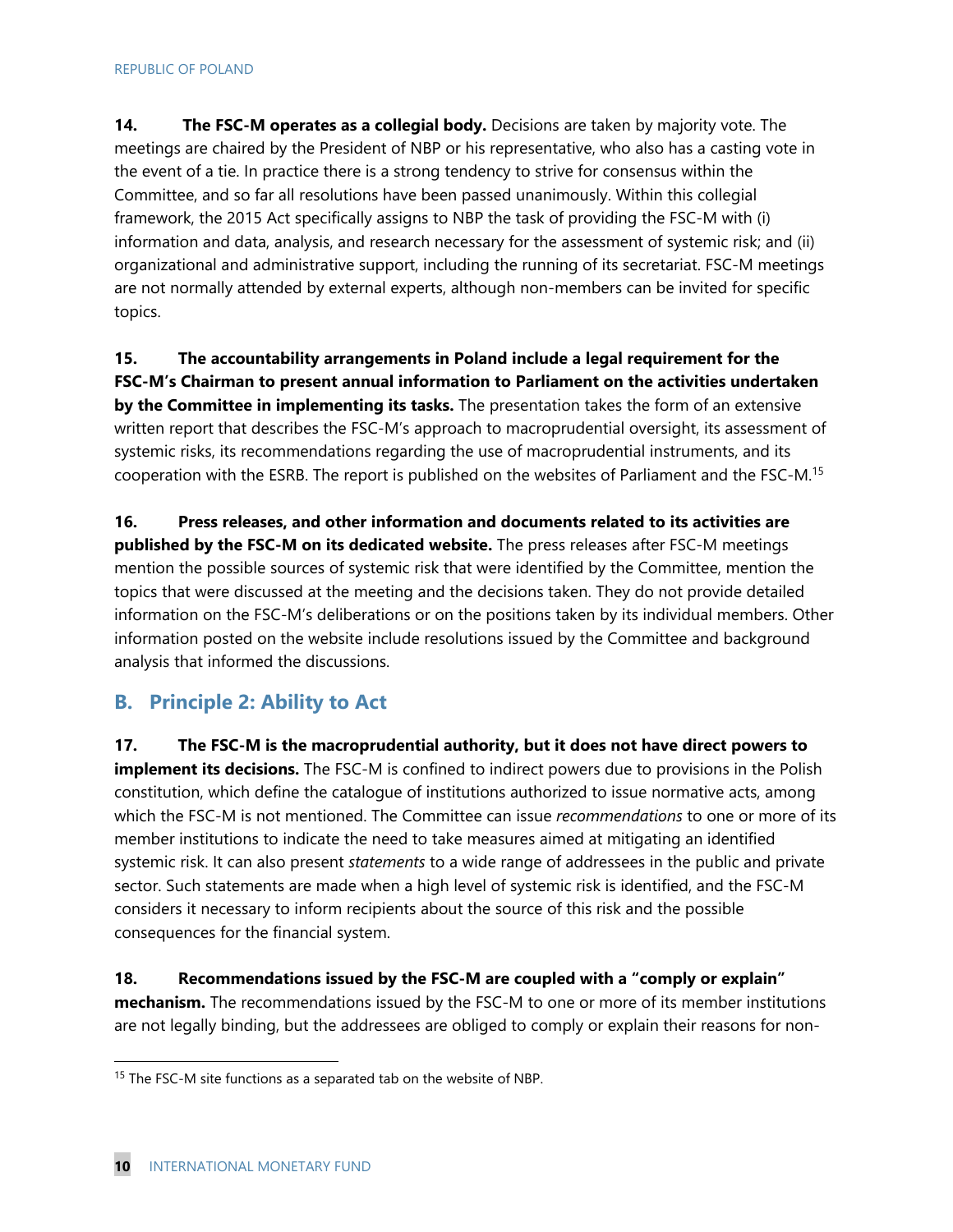compliance. All decisions on recommendations issued by the FSC-M since it became the macroprudential authority in November 2015, were reached by consensus.<sup>16</sup> The recommendations were published through press releases following the FSC-M meetings. Press releases also provided confirmation that the recommendations would be followed, or, gave an update on the process of implementation. So far, the FSC-M has not identified sources of systemic risk that it considered would require issuing a statement.

#### **19. Macroprudential measures are applied by the relevant authorities in line with their**

**competences.** The 2015 Act indicates that, taking into account the recommendations by the FSC-M, the MoF is authorized to determine through regulation the levels of the countercyclical capital buffer (CCB) rate, the systemic risk buffer (SRB) rate, and the national measures contained in Article 458 of the EU Capital Requirements Regulation (CRR).<sup>17</sup> The 2015 Act furthermore authorizes the PFSA, after obtaining the opinion of the FSC-M, to issue administrative decisions on the determination of Global Systemically Important Institutions (G-SII's) and Other Systemically Important Institutions (O-SII's).

#### **20. The activation of macroprudential tools is subject to prior consultation of the FSC-M.**

Mandatory FSC-M involvement is envisaged for those instruments explicitly mentioned in the 2015 Act.<sup>18</sup> For other instruments, the Banking Act requires the PFSA to consult the FSC-M on recommendations that relate to issues that may be relevant for macroprudential supervision.<sup>19</sup> This would imply that, even though the activation of an instrument is not recommended by the FSC-M itself, the committee would still have an opportunity to express its views. This is particularly important in cases where there can be ambiguity whether a tool is activated primarily for microprudential or macroprudential purposes, for instance when considering the use of LTV, DTI or DSTI ratios.

#### **C. Principle 3: Effective Coordination and Cooperation**

-

**21. The FSC-M by its nature provides a coordinating mechanism with regard to macroprudential policy**. The FSC-M is required by law to ensure the proper flow of information between its members needed for it to complete its tasks. It plays a central coordinating role throughout the cycle of macroprudential policymaking, including the identification of systemic risk,

<sup>&</sup>lt;sup>16</sup> The FSC-M has every quarter issued a recommendation to the MoF regarding the level of the countercyclical capital buffer (CCB) to be applied in Poland. In January 2017, it adopted a package of recommendations addressed to its member institutions, aimed at creating a regulatory environment that provides incentives for concluding voluntary agreements between banks and borrowers of foreign exchange housing loans.

<sup>&</sup>lt;sup>17</sup> Regulation 575/2013 concerning the level of own funds, level of the capital conservation buffer, requirements for large exposures, liquidity requirements, risk weights for targeting asset bubbles in the residential and commercial property sector, intra financial sector exposures, and the public disclosure requirements.

<sup>&</sup>lt;sup>18</sup> Macroprudential instruments mentioned in the 2015 Act include: Conservation Buffer, Countercyclical Buffer, Systemically Important Institution Buffers, and Systemic Risk Buffer,

<sup>&</sup>lt;sup>19</sup> Prior consultation of the FSC-M is envisaged in article 137 (2) of the Banking Law, where it is stated that the PFSA's recommendations, which may concern the macroprudential policy issues, shall be consulted with FSC-M.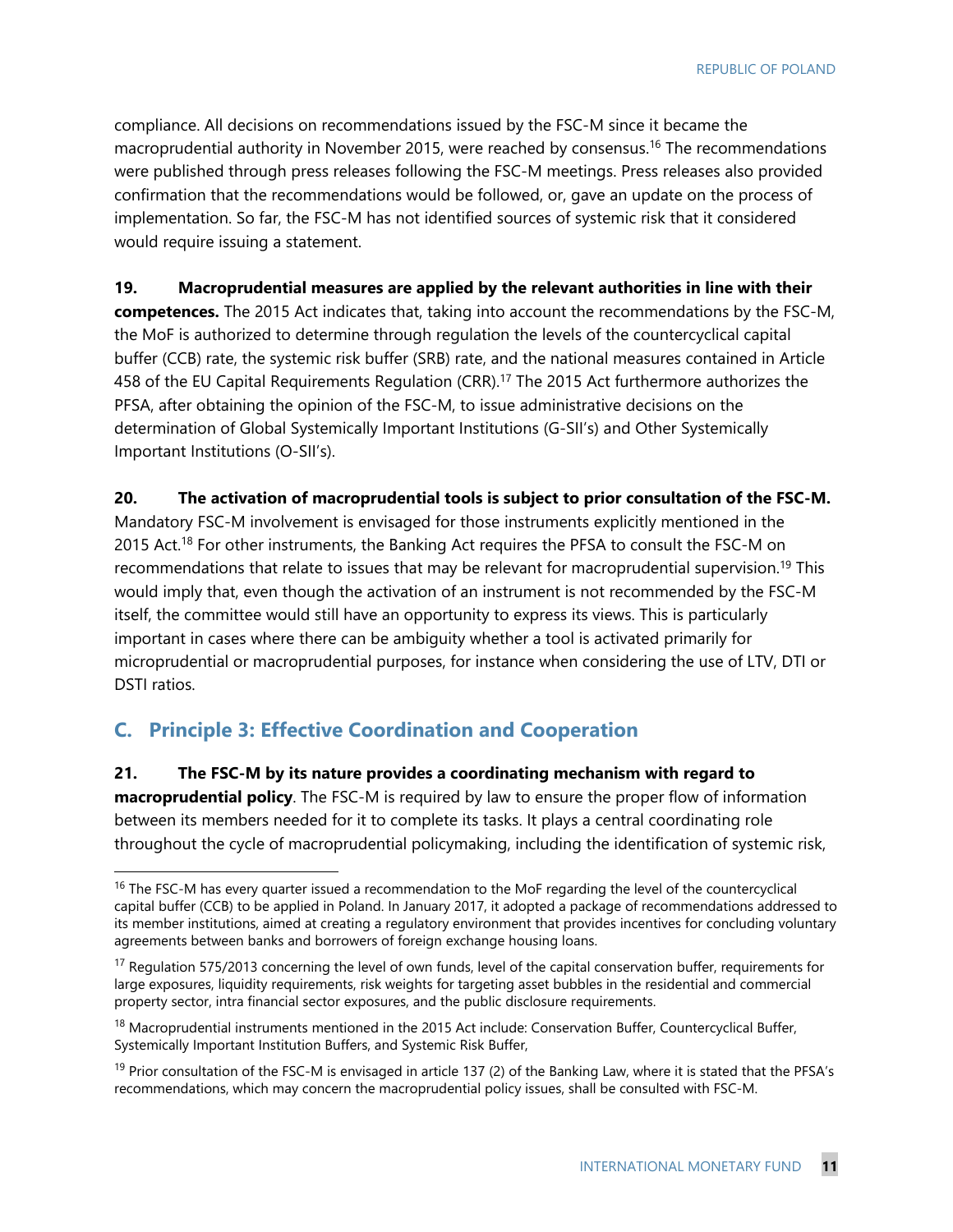the selection and calibration of instruments, the implementation of instruments, and the monitoring of risk. In doing so, the FSC-M brings together the contributions of all its member authorities. The FSC-M's identical membership to that of the FSC-C furthermore ensures that the macroprudential authority is fully aware of measures considered in the context of crisis management.

**22. Coordination and cooperation between FSC-M member institutions are facilitated through working groups.** The FSC-M has formed a Permanent Working Group (PWG) that helps prepare its deliberations. The PWG is chaired by the Director of the Financial Stability Department (FSD) of NBP and comprises two representatives of each institution represented in the FSC-M. It plays an important role in exchanging opinions concerning systemic risk assessments and developing proposals for macroprudential measures and instruments. The FSC-M can also create temporary working groups to look at specific issues. Such a group was tasked with preparing the FSC-M's discussions regarding FX housing loans.

**23. Experience with the PWG seems very positive.** All parties consider it a highly effective forum for cooperation, that helps mobilize the respective competences of its members in assessing systemic risk, while taking into account their diverse perspectives. Even though NBP is the main supplier of analysis to the PWG and the FSC-M and devotes by far the greater part of the resources needed, considerable effort is made to include the views of the other members in the preparatory process. The main vehicle in capturing the views of all members is a questionnaire survey that is held among them ahead of every regular FSC-M meeting.

**24. The quarterly questionnaire survey gives each FSC-M member the opportunity to highlight its own assessment of systemic risk in the Polish financial system.** NBP coordinates the survey, which collects the input from all members regarding potential risk sources, the nature and intensity of the risk, and possible measures that could be taken to mitigate it. The results thus provide a comprehensive overview that is presented to the PWG and the FSC-M for each regular meeting. While NBP has dedicated staff to prepare financial stability analysis and to support the functioning of the PWG/FSC-M, the other member institutions have less resources available for this purpose. Under these circumstances, the survey has the added advantage of serving as an encouraging and disciplinary device, forcing all members on a regular and structured basis to consider the systemic dimension of risks in the financial system and making sure that all views are heard.

**25. In addition to the quarterly survey results, the FSC-M receives NBP's bi-annual Financial Stability Report (FSR) and its annual Report on Macroeconomic Stability of the Polish Economy**. It is thus ensured that the FSC-M is fully aware of NBP's extensive assessment of financial stability and of macroeconomic imbalances and can draw on this information when making its own assessment with regard to potential sources of systemic risk.

**26. International coordination in the area of macroprudential policy primarily occurs through the ESRB, which is responsible for pursuing oversight at the EU level.** The Polish macroprudential policy framework is fully compliant with ESRB recommendations, including its crucial recommendations on the macroprudential mandate of national authorities and on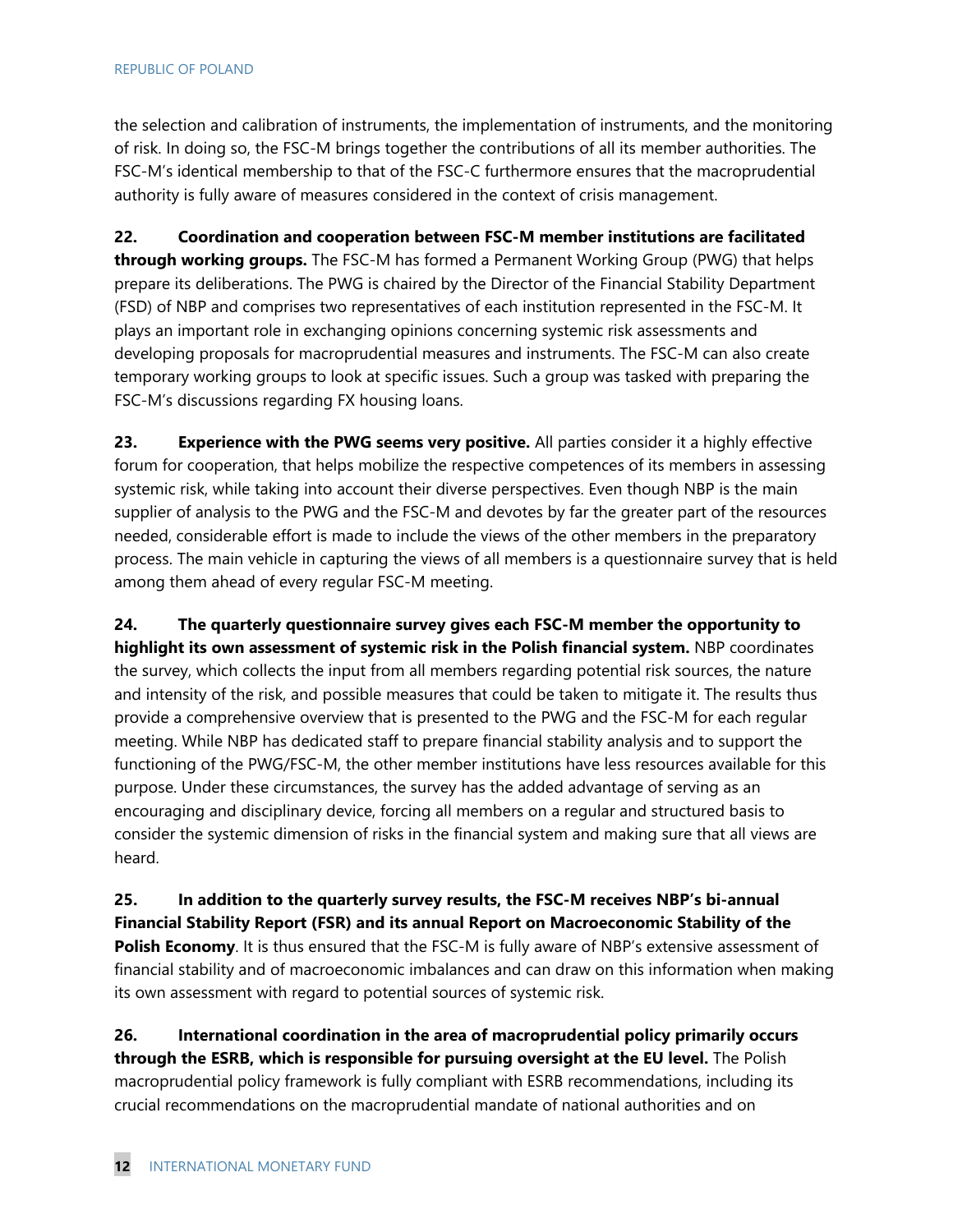intermediate objectives and instruments of macroprudential policy. In 2016 the FSC-M also implemented the recommendations on (i) the assessment of cross-border effects of and voluntary reciprocity for macroprudential policy measures, and (ii) recognizing and setting CCB rates for exposures to third countries. Both recommendations foster coordination between EU member countries regarding the application of macroprudential measures.

#### **27. National macroprudential authorities in the EU are required to notify EU authorities, of the application of instruments under the Capital Requirements Directive (CRD) and**

**Regulation (CRR).** In the case of Poland, the FSC-M notifies the ESRB of the mandatory quarterly setting of the level of the CCB.<sup>20</sup> The annual identification of G-SIIs and O-SIIs requires notification to the EC, ESRB and EBA, $21$  as does the application of the SRB, $22$  and national measures provided for in the CRDIV/CRR (including the conservation buffer and higher risk weights on real estate exposures that are applied in Poland).<sup>23</sup> An EU member state is also expected to notify the European Parliament, the Council of the European Union, the EC, the ESRB, and the EBA in case of identification of systemic risk that can have serious negative consequences for the financial system or national economy.

#### **28. The notifications provide the ESRB with a comprehensive overview of**

**macroprudential measures adopted by national authorities in the EU.** This allows the ESRB to function as platform for cross-border coordination and cooperation within the EU, by monitoring the use of macroprudential measures, their potential cross-border effects, and the applicability of reciprocity arrangements. The ESRB is also responsible for the development of the macroprudential policy framework. Through their membership of the ESRB, the Polish authorities are part of this international collaborative effort.

#### **D. Recommendations**

-

**29. Initial experience with Poland's institutional framework for macroprudential policy has been favorable, but it still remains to be tested under more challenging circumstances.**  The clearly defined mandate and tasks of the FSC-M, as well as the formulated objectives, provide a sound basis for an appropriate conduct of macroprudential policy. Going forward, an important test for the FSC-M will be whether it can insulate itself from undue political interference. To pass that

 $20$  The CCB level in Poland has been set at 0 percent since its introduction on January 1, 2016. If the level is set between 0 and 2.5 percent of the total risk exposure, the rate is automatically recognized by other member states on the grounds of the reciprocity principle applicable in the EU.

 $^{21}$  In Poland, this resulted in no G-SIIs being identified by the PFSA, and 11 O-SIIs, 9 of which are to maintain a nonzero O-SII capital buffer. This identification has to be notified to the EC and the EBA, as well as the ESRB.

<sup>&</sup>lt;sup>22</sup> Notification suffices up to a level of 3 percent (the level presently prevailing in Poland). For levels between 3 and 5 percent the opinion of the EC should be awaited before application, although a negative opinion need not be followed, provided the reasons for non-compliance are explained. If the SRB exceeds 5 percent, a negative decision by the EC is binding.

 $^{23}$  The conservation buffer will gradually be raised to reach a level of 2.5 percent as of January 1, 2019; the risk weight on foreign exchange housing loans is presently set at 150 percent.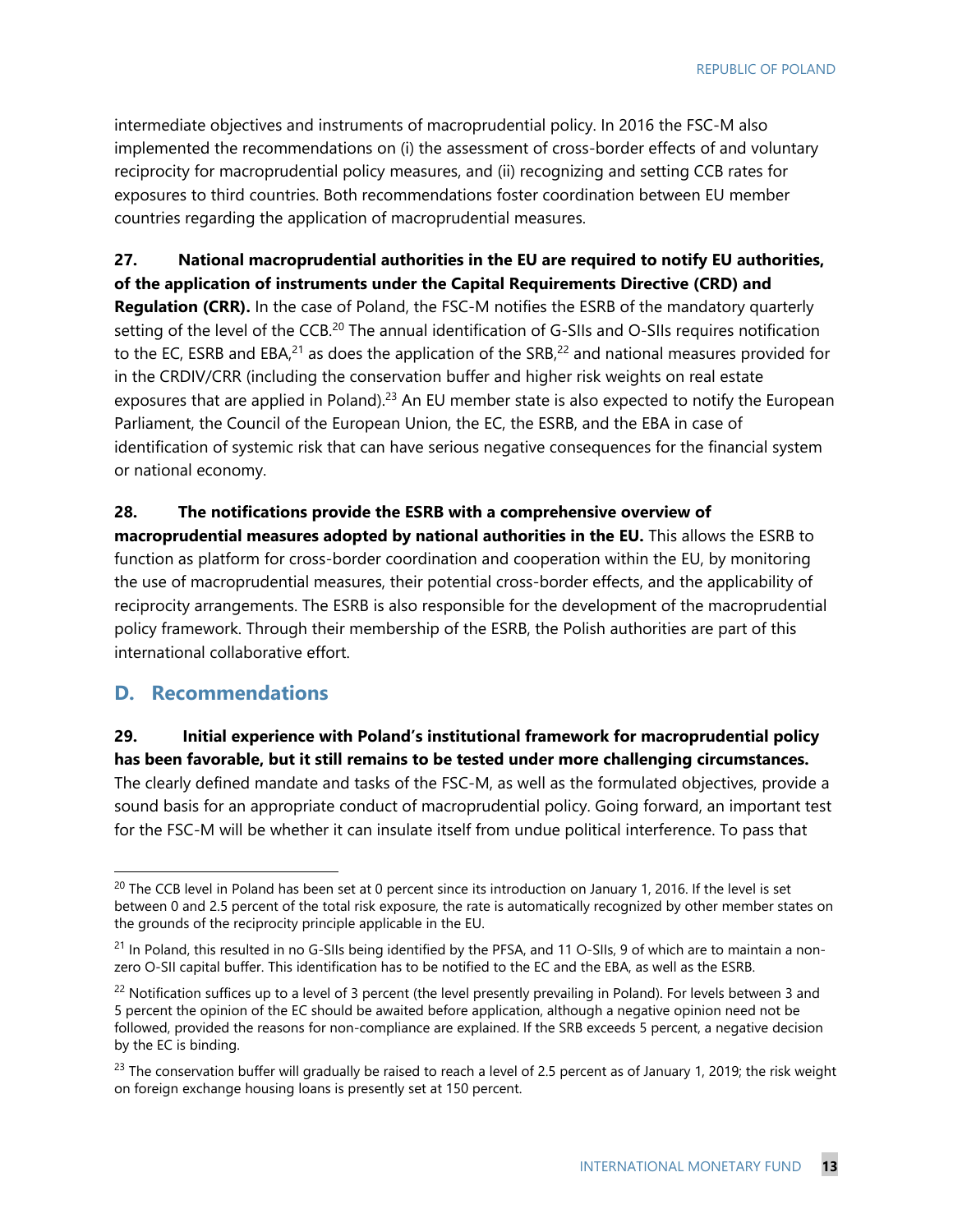test, it will be crucial that the FSC-M remains fully committed to its established macroprudential objectives and maintains its willingness to act decisively in order to pursue these.

**30. Building on the strengths of the existing framework, the following steps could be taken to further solidify the position of the FSC-M as an independent and decisive macroprudential authority:** 

- **Develop a clear communication strategy aimed at greater transparency and accountability in order to further underpin the FSC-M's reputation and visibility as macroprudential authority.** Greater transparency will help enhance the reputation of the FSC-M, strengthen public understanding for its actions, and provide greater accountability for its decisions. In particular, expanding the press releases after FSC-M meetings to include more detail of the deliberations, including the positions taken by individual members, would give valuable insight in the considerations of the authorities involved. The greater detail on meeting proceedings does not require publication of full minutes, which might make meeting participants more reluctant to speak freely.
- **Consider a more active use of "statements" as a policy instrument.** The FSC-M should consider a more active use of its power to issue statements regarding potential threats to financial stability, rather than relying only on "comply or explain recommendations" to its own members. It has until now not felt the need to issue such statements, possibly because they are presumed to be general in nature and aimed at a broad audience. A more active and targeted use of statements could enhance the effectiveness and profile of the FSC-M as macroprudential authority. The statements could, for instance, be addressed at public authorities that are not members of the FSC-M, but whose actions can have important implications for financial stability, such as competition or consumer protection authorities.<sup>24</sup>
- **Ensure the timely and substantive vetting of all use of macroprudential instruments by the FSC-M.** The 2015 Act requires involvement of the FSC-M in the activation of specified macroprudential instruments. The use of other instruments by the PFSA that may concern macroprudential policy issues is subject to prior consultation of the FSC-M.25 It is important to ensure that such vetting by the FSC-M takes place in a timely and substantive fashion for all macroprudential instruments, whether the initiative is taken by the FSC-M itself or not. The vetting should include cases where there may be ambiguity whether a tool is activated primarily for microprudential or macroprudential purposes, for instance, when considering the introduction or amendment of LTV, DTI or DSTI limits on housing loans. Such a prominent role for the FSC-M in vetting the use of all macroprudential instruments would confirm its overall responsibility for this policy area and would allow it to formulate its considered recommendation to the authority proposing the use of a macroprudential instrument.

<sup>&</sup>lt;sup>24</sup> Not being subject to the "comply or explain" condition, such statements should not be considered as an undue infringement of the addressee's autonomy.

<sup>&</sup>lt;sup>25</sup> Amended Banking Law 1997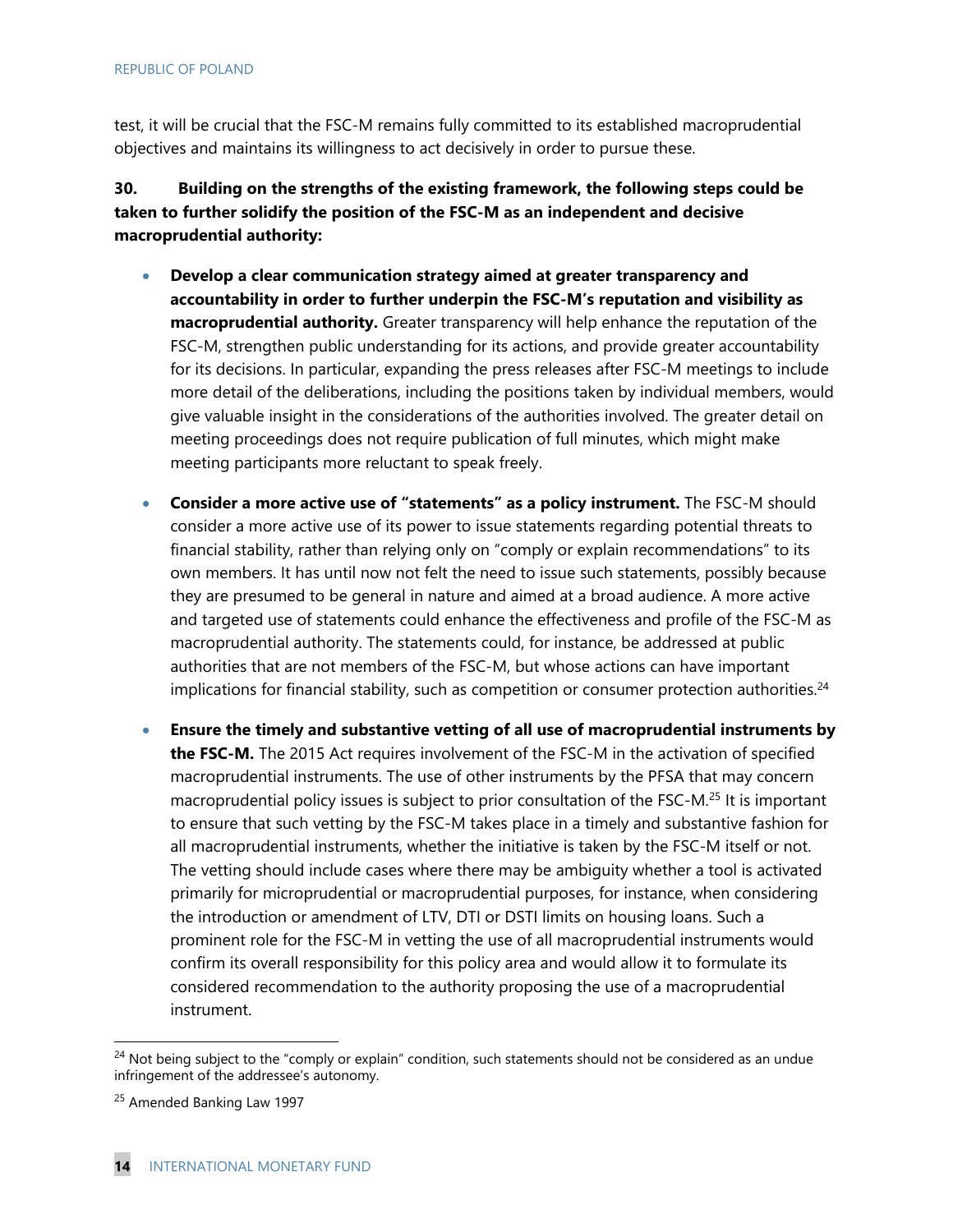## **SYSTEMIC RISK MONITORING**

#### **A. Assessment**

-

**31. Mutual exchange of information between the members of the FSC-M, necessary for the proper implementation of macroprudential policies, is required by law.** NBP, which has a leading role in the monitoring of systemic risk, has in place two agreements with respectively the PFSA and the BGF on cooperation and information sharing. The information shared includes risk assessments of individual institutions, reports on risk analysis in the banking sector, and reports on supervisory reviews held by the PFSA.<sup>26</sup> Outside the FSC-M, NBP has an agreement with the Central Statistical Office (GUS) that allows it to receive individual anonymized financial data of non-financial corporations and on incomes and expenditures of households. NBP also receives random samples of anonymized individual data under an agreement with the Credit Information Bureau (BIK), which provide basic demographic characteristics of natural persons and on their loan records. It conducts a household wealth survey in cooperation with GUS, which allows for more detailed analysis of household indebtedness.

**32. Effective microprudential supervision is essential for macroprudential policy to function well.**<sup>27</sup> By assuring the soundness of individual elements of the financial system and the proper functioning of financial markets, the PFSA directly contributes to limiting systemic risk in the Polish financial system.<sup>28</sup> As microprudential supervisor, the PFSA interacts most directly with financial firms in the system. It should also be in a position to detect forms of financial innovation developed by firms that may become a source of systemic risk. The contributions made by the PFSA thus form an indispensable complement to the financial stability analysis performed by NBP.

**33. Concerns have been raised about the adequacy of resources available to the PFSA to fully perform its tasks.** From a macroprudential perspective it is particularly important that the PFSA is fully equipped not only to properly supervise systemically important financial institutions, but also smaller institutions that may collectively pose a risk to financial stability.<sup>29</sup> It should also be capable to fully engage in necessary data gathering and sharing and the monitoring of relevant financial innovations.

**34. Further effort will be needed to address evolving data needs.** The creation of the FSC-M provided a framework that has encouraged a more structured sharing of information among

<sup>&</sup>lt;sup>26</sup> Within the scope of these agreements, information and reports are shared on a regular basis or upon request.

 $27$  For a detailed discussion of the interaction between micro- and macroprudential policies, see: https://www.imf.org/en/Publications/Staff-Discussion-Notes/Issues/2016/12/31/Macroprudential-and-Microprudential-Policies-Toward-Cohabitation-40694

<sup>&</sup>lt;sup>28</sup> The health of individual institutions is a necessary, but not sufficient condition for financial stability. Hence the need for macroprudential policy aimed specifically at containing systemic risk.

<sup>&</sup>lt;sup>29</sup> For instance, problems at credit unions and cooperative banks may result in payouts from the Deposit Guarantee Fund, which would place an additional burden on other banks.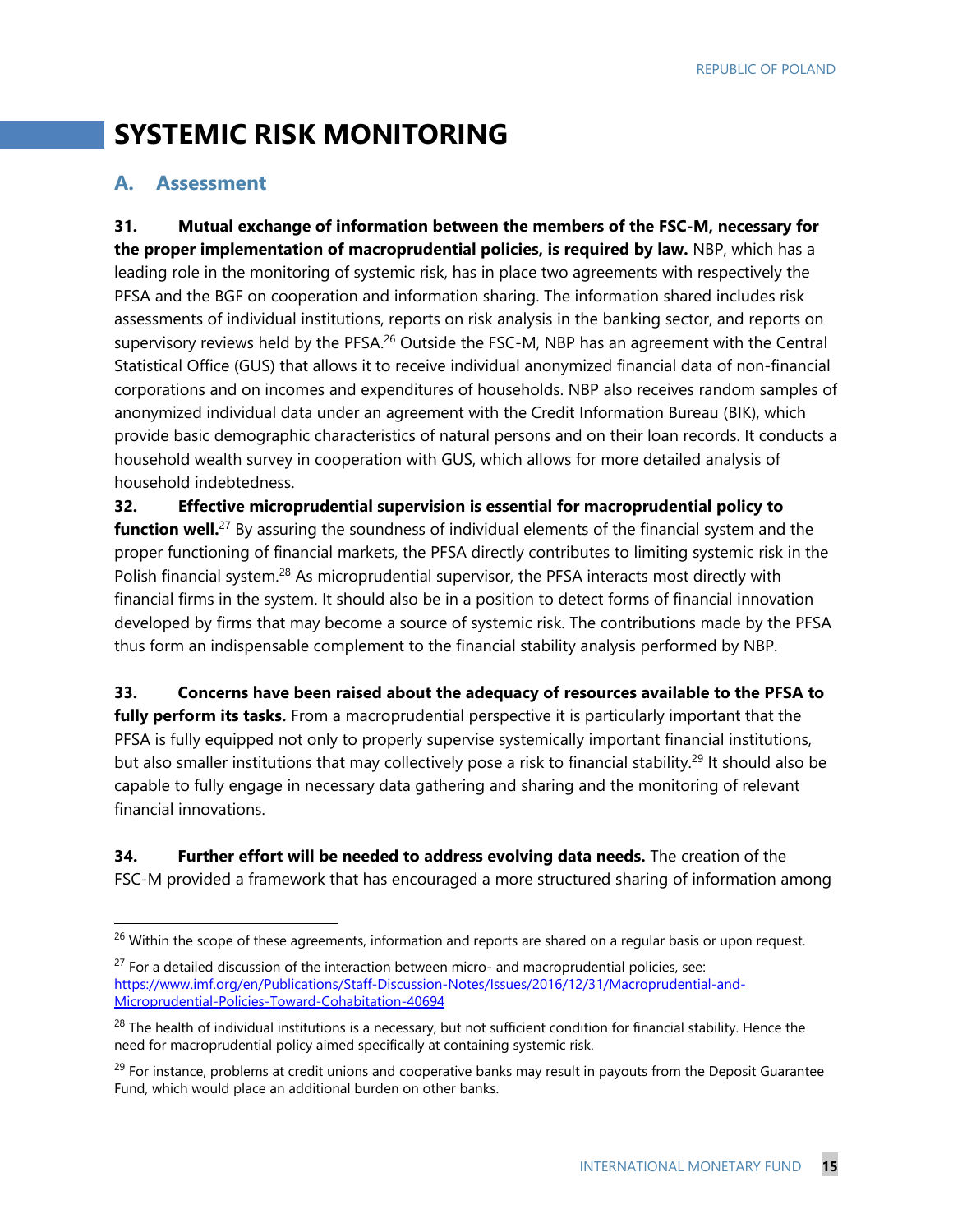its participants on the basis of existing MoU's. Even so, resource constraints have limited the ability to respond to changing needs for the purpose of macroprudential analysis. Areas that require further attention include the need for greater granularity in credit data, to allow better identification of risk concentrations, and the lack of data on activities by non-regulated financial institutions, such as credit extension by leasing companies and other non-banks. Given present resource constraints, there are concerns whether these challenges can be adequately addressed. In any case, close collaboration between NBP and PFSA will be needed in order to maximize potential efficiency gains. Serious consideration should also be given to participation in international initiatives, such as the AnaCredit project initiated by the ECB, aimed at setting up a harmonized database containing detailed information on individual bank loans.

**35. Systemic risk monitoring in the Polish financial system is primarily performed by** 

**NBP.** NBP's main mechanism for delivering regular comprehensive financial stability assessments is through the bi-annual preparation of its FSR.<sup>30</sup> After approval by the Board of NBP, the FSR is published and presented to the FSC-M. NBP is furthermore tasked by law to provide the FSC-M with analytical and research support, as well as organizational support. These responsibilities are performed by NBP's FSD, drawing on information and analysis from other departments.<sup>31</sup>

**36. The macroeconomic outlook forms an integral part of systemic risk monitoring and assessment.** The domestic and global macroeconomic outlook forms the backdrop against which the functioning of the financial system and possible vulnerabilities and triggers are assessed. The analysis of current macroeconomic trends and the preparation of macroeconomic forecasts and projections is performed by NBP's Economic Analysis Department. The FSD draws on this work when performing its financial stability analysis, including the preparation of the FSR. There is also close coordination between the two departments in the use of NBP's main macro forecasting model to simulate stress scenarios for macro stress tests.<sup>32</sup> NBP annually submits to the FSC-M a Report on Macroeconomic Stability of the Polish Economy. Recent versions of this report have not been published.

**37. The FSR provides a thorough and systematic financial stability assessment.** It considers the domestic and international environment in which Polish financial institutions operate, and analyzes, among others, potential vulnerabilities associated with the credit cycle, credit exposures, and liquidity mismatches. The FSR also covers potential risks of concentrated exposures, such as the banks' portfolio of foreign currency loans; linkages between financial institutions, such as resulting from the financing needs of the deposit guarantee and resolution funds; and inadequate incentives resulting from institutions being "too big to fail." The Report identifies possible risk triggers and assesses the resilience of financial institutions to shocks. In the case of the banking system this is done through stress tests.

<sup>&</sup>lt;sup>30</sup> http://www.nbp.pl/homen.aspx?f=/en/systemfinansowy/stabilnosc.html

<sup>&</sup>lt;sup>31</sup> The Financial Stability Department has a headcount of approximately 80 (as per January 2018).

 $32$  The assumptions behind the stress scenarios are elaborated by the Financial Stability Department and passed on to the Economic Analysis Department to simulate the scenario.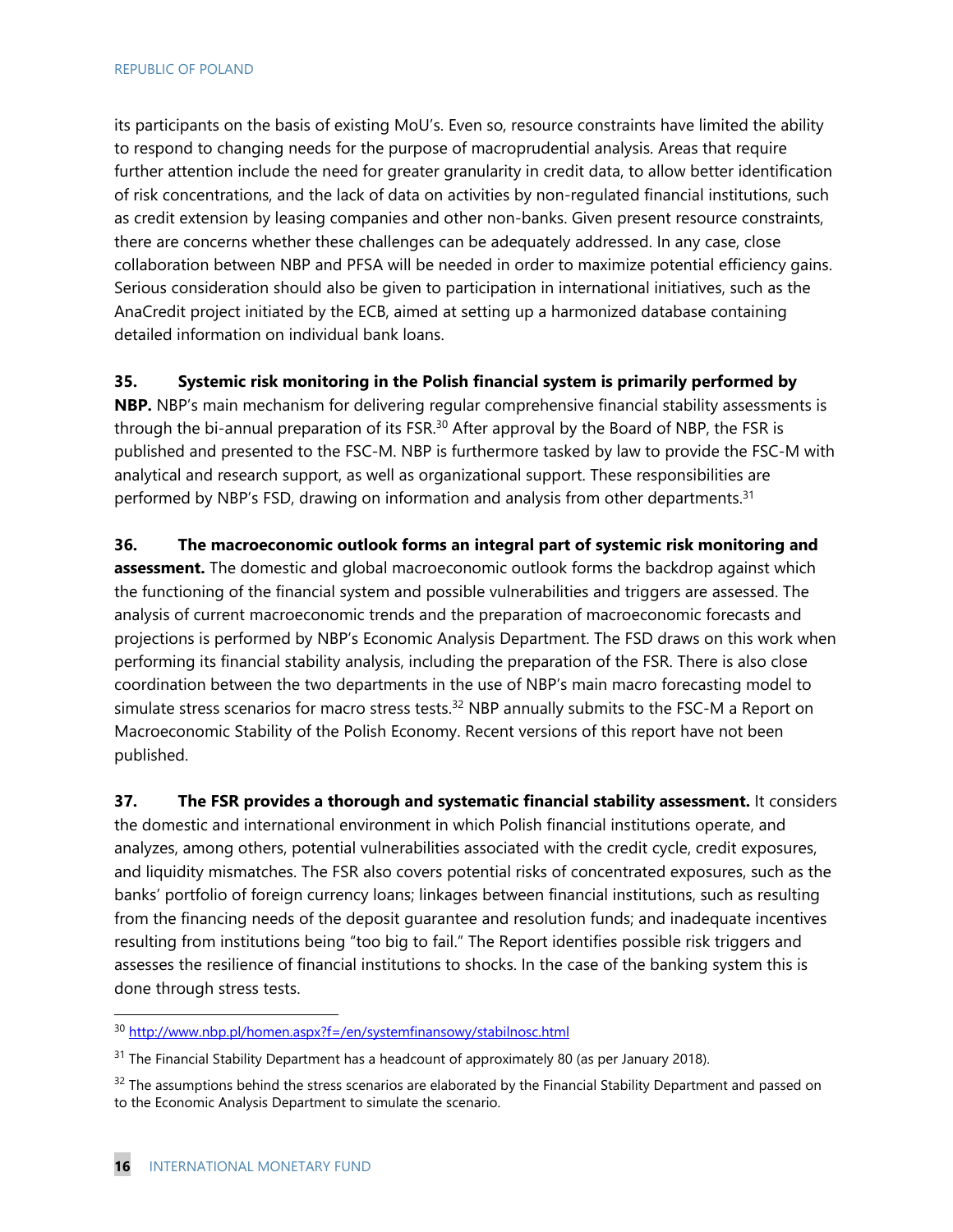REPUBLIC OF POLAND

**38. Coverage of potential systemic vulnerabilities and risks that may emanate from payment and settlement systems is notably absent from the FSR.** While the systemic risk analysis in the FSR is based on four of the five intermediate objectives of macroprudential oversight, it does not cover the fifth: "ensuring the adequate resilience of the financial infrastructure." Within NBP the Payments Systems Department is responsible for oversight of payment systems, and, in cooperation with PFSA, assesses the functioning of securities clearing and settlement systems. Even though the result of this work is shared with other departments within NBP and published, there appears to be little to no interaction with the FSD to incorporate it into NBP's overall assessment of systemic vulnerabilities and risks.<sup>33</sup> The inclusion in the FSR of an occasional assessment of potential vulnerabilities of the Polish FMI and its resilience to possible shocks would extend the Report's analysis to full coverage of all the objectives of macroprudential oversight. It would also ensure that the FSC-M is kept abreast of important developments in this field.

**39. Reflecting the country's bank-dominated financial system, the FSR tends to focus primarily on the banking sector.**34 The Report also covers activities of non-credit financial institutions, but in less detail. At present, this would seem justified, as these parts of the financial system do not appear to generate significant risk for financial stability in the Polish context. Going forward, it will be important that NBP is able to comprehensively monitor the financial system, including notably also the non-bank sector, in order to capture significant new developments in a timely fashion.

**40. NBP prepares a quarterly "Systemic Risk Assessment by Institutions of the Safety Net" for every regular FSC-M meeting.** The assessment is based on a quarterly questionnaire survey held among the members of the FSC-M. Unlike NBP, the other members of the FSC-M do not have dedicated resources available for the sole purpose of systemic risk monitoring. The survey mechanism helps ensure that their opinions are nevertheless collected in an orderly fashion and taken into full consideration when the FSC-M discusses potential vulnerabilities and triggers that may be sources of systemic risk. NBP's views are thus complemented with perspectives and insights

from the other members of the Polish safety net to form a collective assessment. The FSC-M's PWG plays an essential role part in creating the conditions needed for such close cooperation between the institutions.

**41. The member institutions regularly present ad-hoc analyses on specific topics to the FSC-M.** A prominent example is the work prepared by a special working group that was formed to develop recommendations on the safe restructuring of foreign exchange housing loans. Other topics that have been presented include the pros and cons of lending against fixed interest rates,

1

<sup>&</sup>lt;sup>33</sup> The results of the analyses by the Payments Systems Department are presented in a separate publication: "Assessment of the functioning of the Polish payment system."

<sup>&</sup>lt;sup>34</sup> As of end 2017, total assets of Banks: PLN 1,777 billion; Insurance Companies: PLN 199 billion; Investment Funds: PLN 303 billion; Open Pension Funds: PLN 180 billion (Source: NBP Financial Stability Report, June 2018).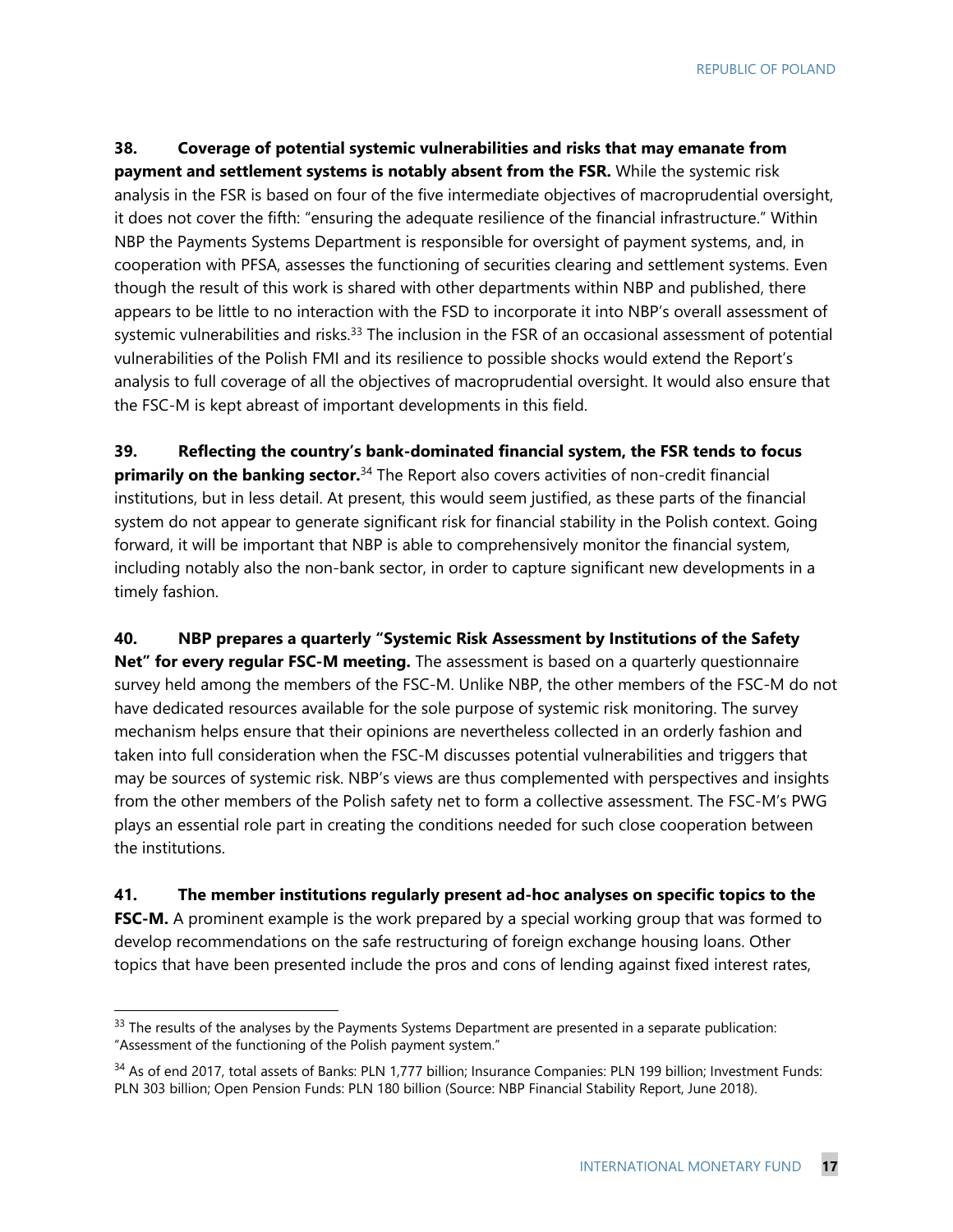#### REPUBLIC OF POLAND

the role of covered bond markets in the EU, and a cost analysis of the anticipated introduction of minimum requirements for own funds and eligible liabilities (MREL) to absorb losses and facilitate the recapitalization of a bank in resolution.

**42. The role of external experts in the monitoring of systemic risks is limited.** Neither the FSC-M nor the PWG meetings are attended on a regular basis by external experts. Non-members can be invited occasionally for specific topics. There may be merit in considering a more structural involvement of external experts, at least in the meetings of the PWG. Opening the non-confidential part of such meetings to participation by selected academics and market participants would contribute to an independent and broad perspective. It could also help to make the PWG (and thus the FSC-M) aware at an earlier stage of developments that may become of systemic significance.

**43. Commitment is needed to ensure that the agenda of the FSC-M reflects all issues of potential systemic concern.** Apart from certain fixed items required by law (such as the quarterly setting of the CCB level), the agenda of the FSC-M varies depending on issues that surface in the monitoring process. It is crucial that this process results in a timely discussion of all important financial stability issues, including those that may be considered controversial or politically sensitive in nature. Postponement or avoidance of such discussions would be detrimental to the functioning of the FSC-M and to its ability to achieve its objectives. Also, in cases where consensus is unlikely, it is important that the arguments are heard, and the formal positions taken by the FSC-M members are known. Agreement among the members on ex ante thresholds for certain indicators may help ensure that developments are brought to the FSC-M's agenda in a timely fashion, while a more active involvement of external experts may also help strengthen the resolve to address sensitive issues.

#### **B. Recommendations**

**44. NBP conducts high quality monitoring of systemic risk.** However, a number of challenges remain. These include a full integration of potential risks from FMIs in the overall systemic risk assessment, greater involvement of external experts in the monitoring process, and ensuring the timely involvement of the FSC-M in assessing the monitoring outcome. It will also be important to ensure that resource constraints, in particular at the PFSA, do not impede the effectiveness of the macroprudential policy framework. The following steps should be considered:

 **Include vulnerability assessments of Polish payment and settlement systems in the overall systemic risk monitoring**. NBP's FSD, in close collaboration with the Payments Systems Department, should be given the responsibility to incorporate in its overall financial stability analysis an assessment of potential systemic risks emanating from the Polish payment and settlement systems. At present, the oversight of these systems is not included in the Financial Stability Report. Doing so would complete the coverage in the report and through its presentation to the FSC-M would inform the latter more fully of potential risks in essential parts of the financial infrastructure.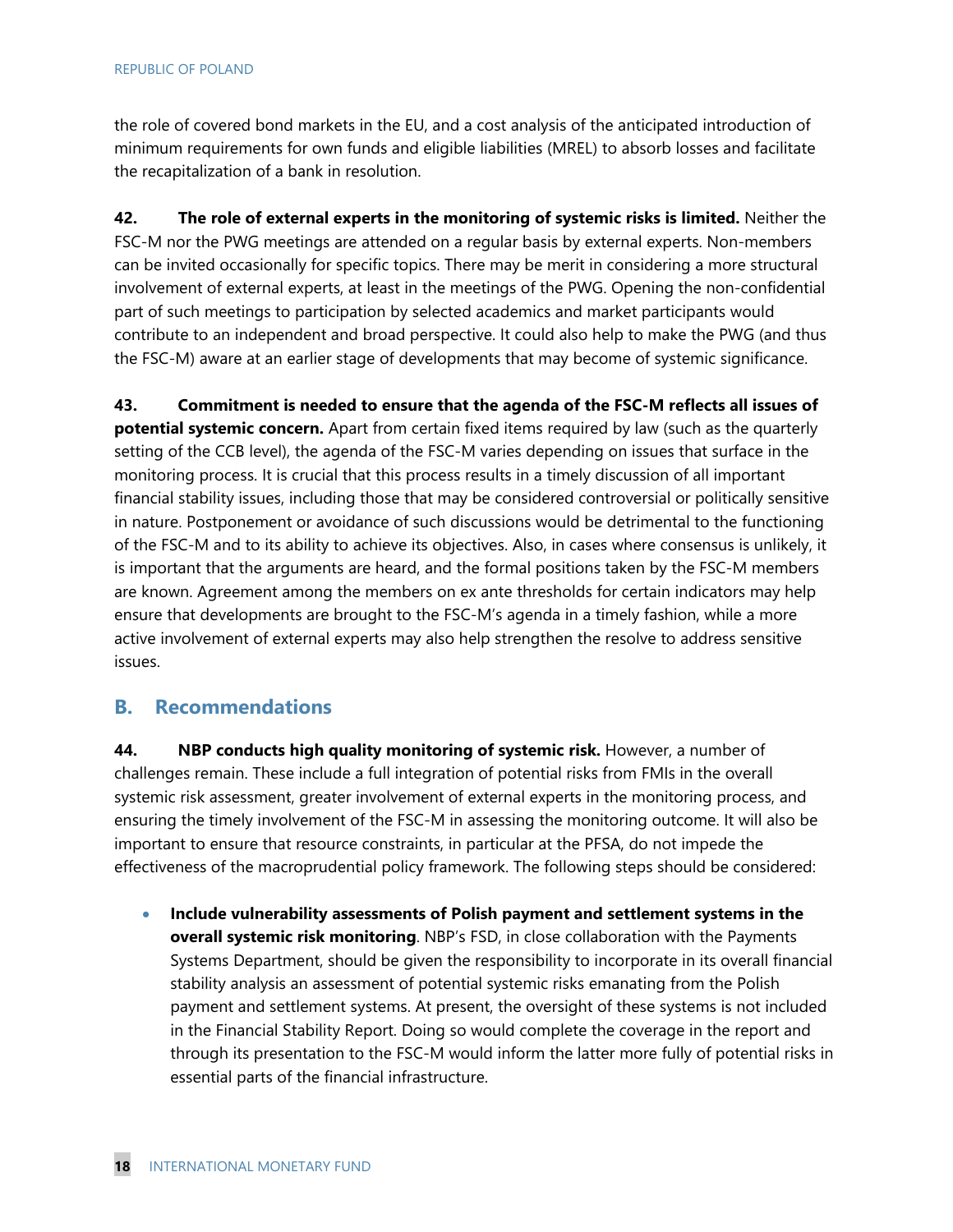- **More actively involve external experts in the preparation of FSC-M meetings.** External experts can already be invited by the FSC-M Chairman to attend parts of the meetings of the Committee or its Permanent Working Group (PWG), but this is done only on rare occasions. A more regular participation in the PWG by selected experts can help reduce the potential risk of groupthink and inject an independent perspective. The external experts could be invited to open sessions of the PWG, allowing it to have confidential discussions behind closed doors. Greater involvement of outside expertise can also help to make the PWG (and thus the FSC-M) aware at an earlier stage of emerging developments that could threaten financial stability.
- **Commit to timely involvement of the FSC-M in all important financial stability matters in order to strengthen its effectiveness and underpin its position as preeminent forum for macroprudential policy.** Temptation to postpone or avoid discussion in the FSC-M of politically sensitive items, where consensus may not be easily reached, should be resisted. This also applies to diverting discussions to settings outside the FSC-M.<sup>35</sup> A strong commitment by its members is essential to fully establish the FSC-M's preeminent role. Part of this commitment could be to agree on ex-ante thresholds for certain indicators, which can help avoid delays in placing topics on the FSC-M agenda.<sup>36</sup> For instance, a rapid growth of mortgage debt beyond certain levels could automatically be reason for the Committee to discuss the potential risks involved and consider possible policy options, such as activation or adjustment of LTV, DTI or DSTI limits on housing loans. A more active involvement of external experts in the preparations of the FSC-M, for instance by allowing regular participation in the PWG, can also help to strengthen the resolve to address issues by injecting an independent perspective into the deliberations.
- **Further strengthen data collection capacity.** Potential efficiency gains in the gathering and sharing of information through closer collaboration between PFSA and NBP should also be explored. Data needs that require attention include information on activities by nonregulated financial institutions and greater granularity in existing credit data. Where possible, opportunities to participate in international initiatives in this field, such as the AnaCredit project initiated by the ECB, should be taken.

<sup>&</sup>lt;sup>35</sup> Preparatory talks in a smaller setting between the parties most directly concerned may prove useful, but formal discussion and decision-taking regarding issues that may have potentially serious repercussions for financial stability should occur in the FSC-M.

<sup>&</sup>lt;sup>36</sup> Presently thresholds are only used in relation to the activation of the CCB.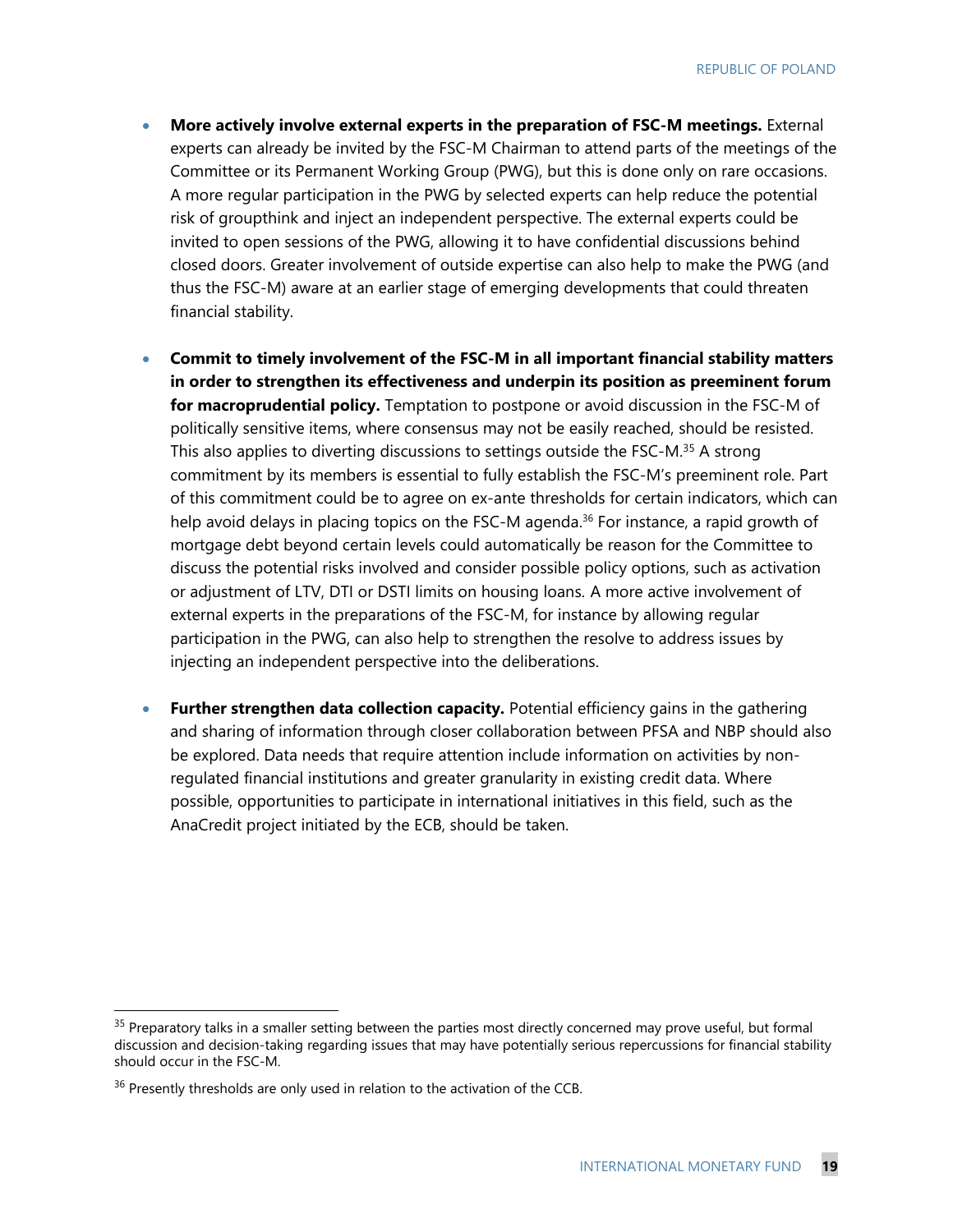## **MACROPRUDENTIAL INSTRUMENTS**

#### **A. Assessment**

#### **45. The Polish authorities have a range of macroprudential instruments at their disposal.**

These include *harmonized measures*, regulated at the European level in CRD IV and the CRR and that have been established in Poland through the 2015 Act. The Act does not specify *non-harmonized measures,* which are available at the national level. A number of these have been identified in a document endorsed by the FSC-M, but the list is not exhaustive.<sup>37</sup> The authorities recognize that macroprudential supervision is a new and evolving area of regulatory policy. They point out that, as a consequence, additional instruments may have to be introduced in the future, designed especially for macroprudential purposes.

#### **46. A number of the harmonized macroprudential instruments mentioned in the 2015 Act are being applied in Poland:**

- As of January 1, 2016, a *Capital Conservation Buffer* of 1.25 percent became applicable to banks in Poland to be increased in steps to 2.5 percent as of January 1, 2019.
- Following recommendations of the FSC-M, the level of the:
	- *Countercyclical Capital Buffer* has been set by legal act. The level is evaluated every quarter. It has been at 0 percent since introduction on January 1, 2016.
	- *Systemic Risk Buffer* has been set by the MoF. The level is evaluated at least once every two years. A buffer of 3 percent applied as of January 1, 2018.<sup>38</sup>
- After consulting the FSC-M, the PFSA has been authorized to identify G-SII's and O-SII's. Following the procedure adopted by the PFSA upon opinion received from the FSC-M, no Polish G-SII's were identified by the PFSA. Following opinions issued by the FSC-M, the PFSA identified 11 Polish O-SIIs, which are required to maintain *O-SII buffers* in a range of 0 percent to 1 percent, as of August, 2018.39

#### **47. The FSC-M may also recommend the implementation of national macroprudential instruments that are not mentioned explicitly in the 2015 Act.** The list of potential nonharmonized national measures is open, but the FSC-M has published a list of macroprudential instruments in relation to the intermediate objectives that they would help achieve, that contains examples of non-harmonized instruments (see Appendix I). Whereas the FSC-M can recommend the

 $37$  Financial Stability Committee: Macroprudential supervision in Poland, Institutional and Functional Framework, May 2016. The examples mentioned are: Limits on DSTI or DTI ratios, Limits on LTV ratio, guidelines on the method of calculation of creditworthiness, and domestic liquidity standards.

<sup>&</sup>lt;sup>38</sup> The recommendation by the FSC-M to impose a SRB of 3 percent was taken in the context of the risks associated with the FX housing loan portfolio. In its official notification to the European authorities, the MoF refers more broadly to the international economic environment as a potential source of adverse shocks to the Polish banking system. The systemic risk buffer requirement is applicable to all exposures on the territory of the Republic of Poland held by domestically authorized credit institutions in the country.

<sup>&</sup>lt;sup>39</sup> The buffer range was kept unchanged in 2017.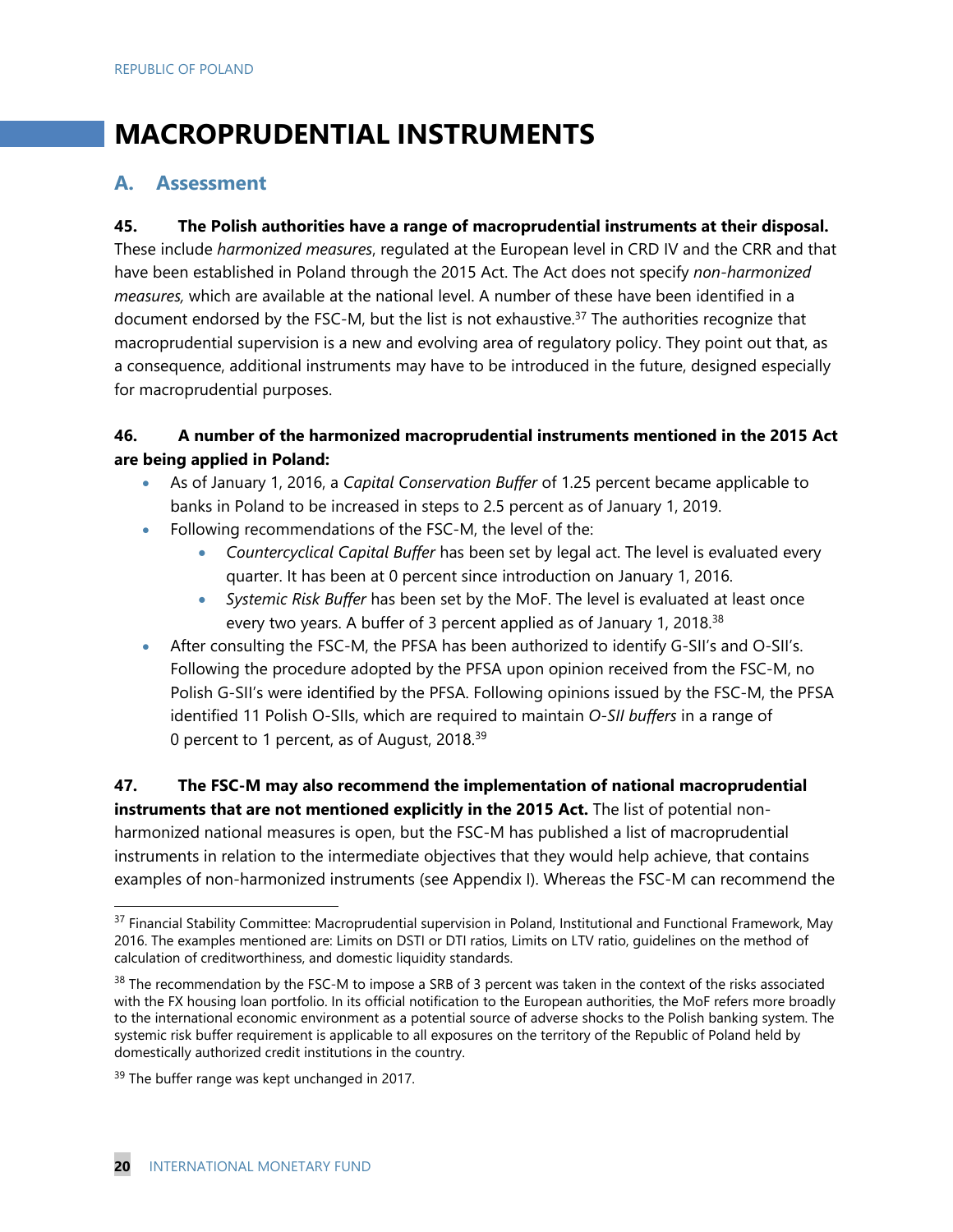application of such measures by one of its members, this is not a requirement. The PFSA could independently consider the activation or adjustment of macroprudential instruments, such as limits on LTV or DSTI ratios, but it is required by law to consult the FSC-M first.<sup>40</sup>

**48. A variety of measures was recommended by the FSC-M in January 2017, to contain potential systemic risk associated with the FX housing loan portfolio.** These measures aim to provide incentives for voluntary restructuring in order to avoid systemic risk that might result from a statutory conversion of such loans. The measures (see Appendix II) include the imposition of a 3 percent general systemic risk buffer, as well as targeted increases in capital requirements and supervisory focus on FX denominated mortgage loans. The recommendations made by the FSC-M extend beyond the use of prudential tools and include tax measures as well as changes in the rules of operation of the Borrowers' Support Fund to alleviate potential excessive burdens resulting from voluntary restructuring. To further incentivize banks to partake in such restructuring, the FSC-M also recommended that contributions to the Bank Guarantee Fund should take into consideration the risk associated with FX housing loans. The recommendations are in the process of being implemented.

**49. The FSC-M's recommendations regarding the FX housing loan portfolio responded to a primarily political potential source of systemic risk.** In its recent publications the FSC-M has stated clearly that in economic terms the FX housing loan portfolio as such does not generate significant risk to the stability of the financial system. It did, however, consider the possible effects of statutory solutions involving the mandatory conversion of loans into zloty as a potential systemic risk. The FSC-M's recommendations aim to provide incentives for voluntary restructuring. This reduces the need for politically motivated statutory solutions, which could turn out detrimental for the stability of the banks involved. The recommended increase in capital charges for FX housing loans thus does not directly reflect a higher risk of such loans, but rather an indirect risk of destabilizing political interference.

**50. In principle, the open-ended nature of the instruments that the FSC-M can recommend should allow it to respond to a wide range of financial stability threats.** So far, the FSC-M's policy response and its recommendations to apply macroprudential instruments seem to have been broadly commensurate to the perceived systemic risks in the system. For this to remain the case, it will be important that the FSC-M prepares itself for challenges that lie ahead. It has to ensure that it can readily activate through its recommendations all parts of the macroprudential toolkit if circumstances so require. One such area might be the re-introduction of DSTI limits to help ensure that borrowers have sufficient buffers to cope with a potential rise in interest rates in an environment where the consumer loans are growing strongly. The FSC-M should also be able to

<sup>&</sup>lt;sup>40</sup> Prior to the establishment of the FSC-M as macroprudential authority, limits on LTV and DSTI ratios were introduced by PFSA. The primary motive appears to have been microprudential, although there were also macroprudential considerations. Explicit DSTI caps for consumer loans were lifted in 2013, reflecting concerns over a fall in consumer credit and its migration to shadow banking entities. This was followed by a lifting of explicit DSTI caps for mortgage borrowers in 2014. LTV caps for mortgage loans remain in force.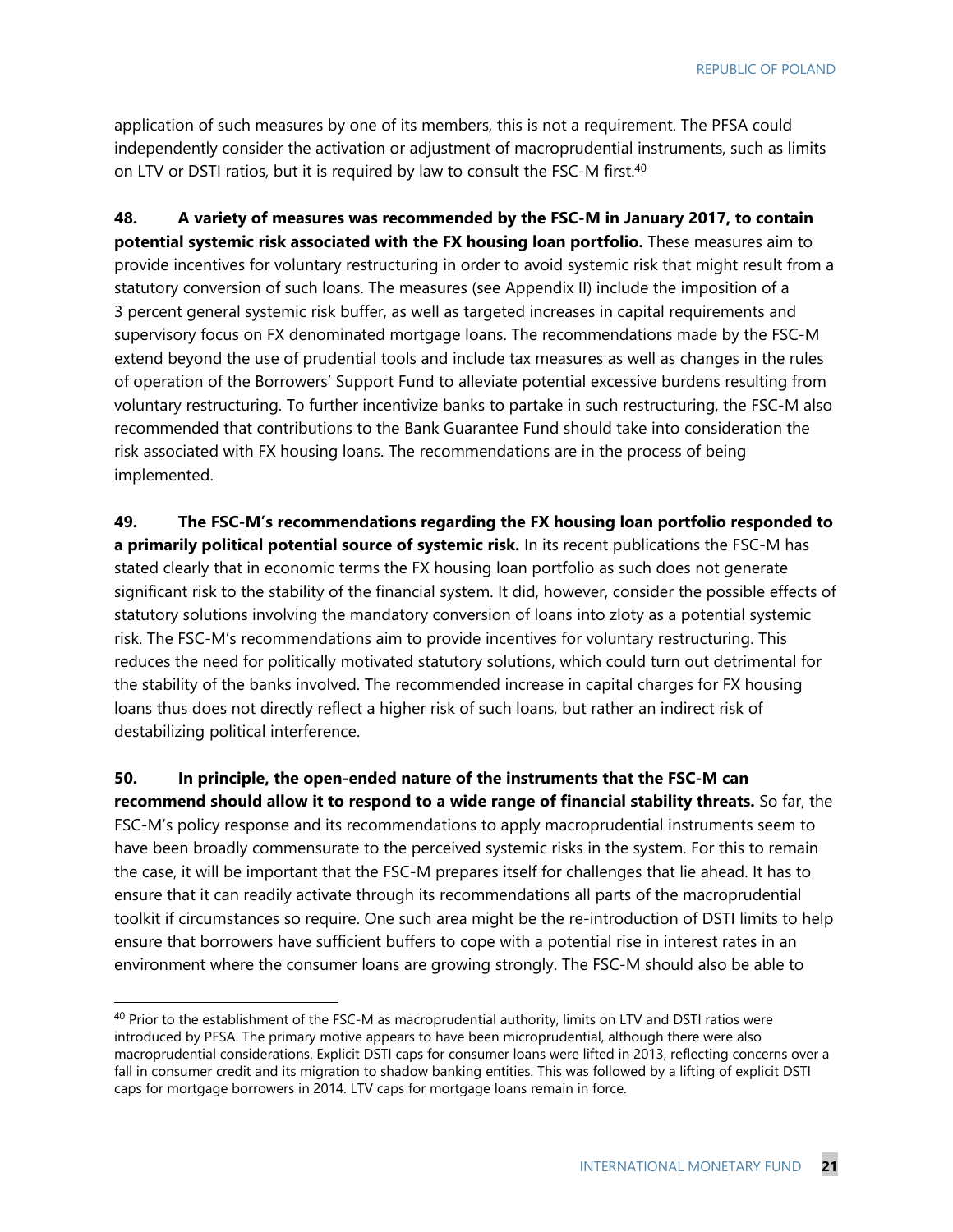respond adequately to potential financial stability threats that can emerge from structural changes underway in the Polish financial sector. These include a rising share of nonbank activity in the overall financial sector, potential further pressure on bank profitability due to official policies, and increasing sovereign-bank linkages (the "sovereign-bank nexus").

#### **B. Recommendations**

**51. To be prepared for future challenges, the FSC-M needs to be capable of responding promptly to new threats and be able to identify in a timely fashion stability risks that could emerge due to structural changes in the financial sector.** For this purpose, it is recommended that the FSC-M:

- **Ascertains the prompt availability of identified macroprudential instruments to ensure that they can be readily mobilized by its member authorities, if needed.** The members of the FSC-M should make sure that instruments in the macroprudential toolkit can readily be activated if and when the need arises.<sup>41</sup> For instance, in cases where an instrument can serve both microprudential and macroprudential purposes, such as with LTV, DTI or DSTI ratios, there could be some ambivalence as to whether the instrument is freely available for macroprudential use. Fleshing out a clear ex-ante understanding with the microprudential supervisor (PFSA) that minimizes the constraint on the availability for macroprudential purposes can help avoid delays in applying the instrument in question. In view of the strong growth in consumer lending, a timely re-introduction of DSTI limits is recommended in order to prevent risk from building up, rather than waiting until risks and debt have already risen.
- **Pays close attention to developments in the non-bank financial sector and starts developing a policy framework to address potential systemic risks that might arise from these developments.** Building on the existing monitoring in the FSR, it is advisable to identify those areas of activity that are most likely to become a potential source of concern in the Polish context. It would then be important to establish what instruments are available to address these concerns if they were to arise, and what the main gaps are in the toolkit. In this respect, the strategy paper "Macroprudential Policy Beyond Banking" issued by the ESRB in 2016 provides a good frame of reference and basis for collaboration with counterparts in the EU.
- **Assesses the implications of the overall cumulative impact of various policy measures for bank profitability and financial stability.** Against a backdrop of steadily declining bank profitability, there is an urgent need for a comprehensive assessment of the cumulative effects on profits of rising regulatory capital requirements, $42$  the bank tax which was introduced in 2016, and a potential increase in contributions to the Bank Guarantee Fund and Borrower Support Fund. The use of models that incorporate the effects on credit and

<sup>&</sup>lt;sup>41</sup> These would include the instruments mentioned in Appendix I

<sup>42</sup> Including MERL requirements to be introduced in 2023.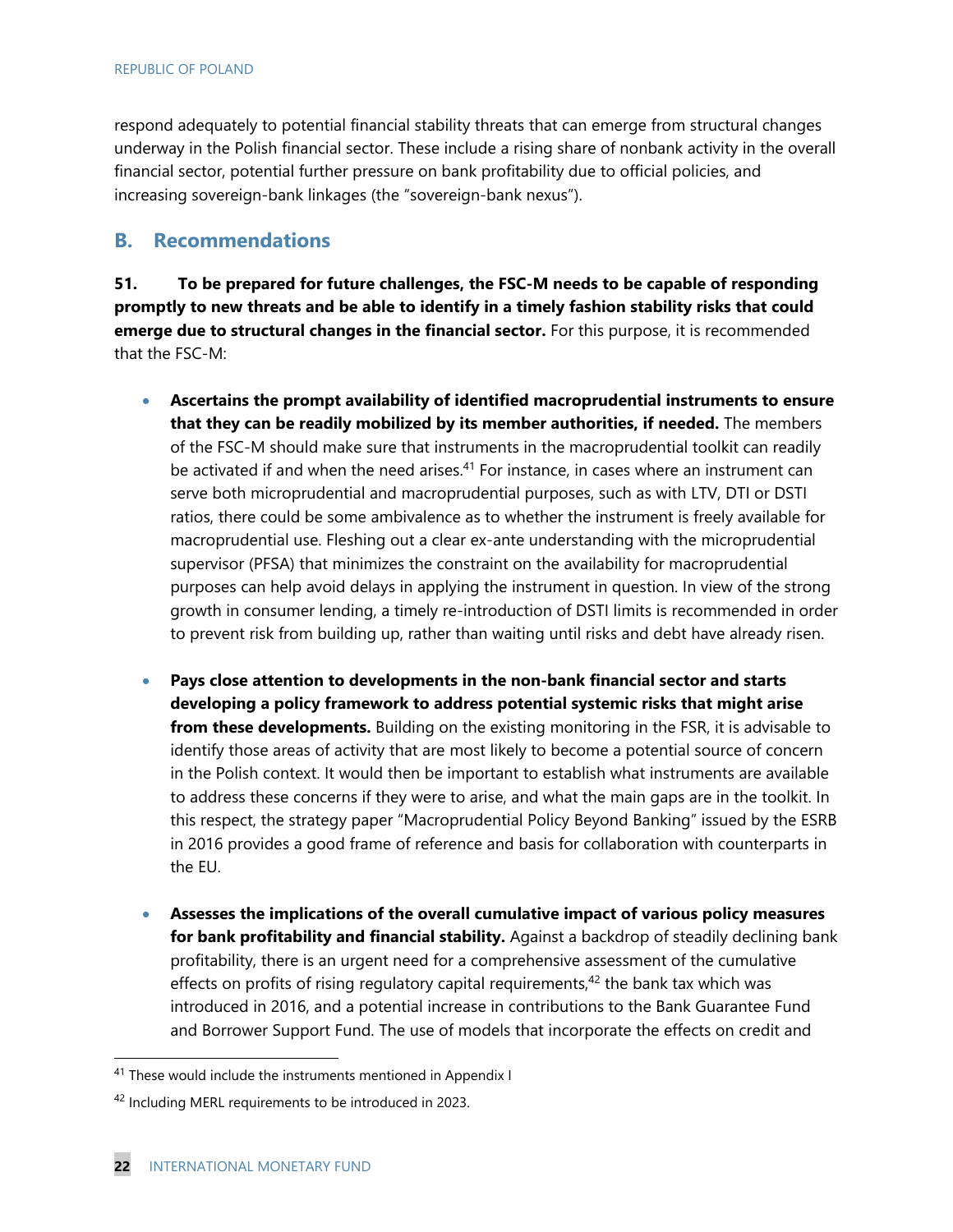the broader economy, can help to gain a full understanding of the effects of these policy measures, and their potential implications for financial stability.

 **Closely monitors the intensity of sovereign-bank linkages and assesses whether a macroprudential response may be warranted.** In Poland, sovereign-bank linkages have intensified considerably in recent years due to the two-pronged increases in bank holdings of domestic sovereign debt, and state-controlled ownership of financial institutions. Such linkages can mutually reinforce fiscal and financial vulnerabilities. Large and concentrated sovereign exposures can be an important source of risk for the banks holding them, for instance when interest rates start rising. The FSC-M should carefully assess the systemic risk that may be associated with such concentrated exposures, taking into account the valuable role that holdings of government securities play in the smooth functioning of financial markets and payment and settlement systems. An appropriate response to further increases in exposure would be to bolster resilience of the banks by increasing their loss absorbing capacity, while creating disincentives against excessive concentrations of risk. The Systemic Risk Buffer would be well-suited for this purpose.<sup>43</sup> Possible measures could also include ending the bank tax exemption of government bond holdings, thus removing an artificial incentive to increase such holdings.

<sup>&</sup>lt;sup>43</sup> The SRB was imposed on Polish banks as one of the recommendations aimed at resolving the FX housing loan issues. If the recommended measures succeed in reducing the risks associated with a statutory conversion of these loans, the need for an SRB buffer for this purpose declines. In its place, a buffer could be applied to increases in concentrated government bond exposures. See the Technical Note on Macroprudential Policy Framework and Tools published in the context of the Romania FSAP (June 2018) for an explanation how the SRB could be used to address risk from exposure to sovereigns.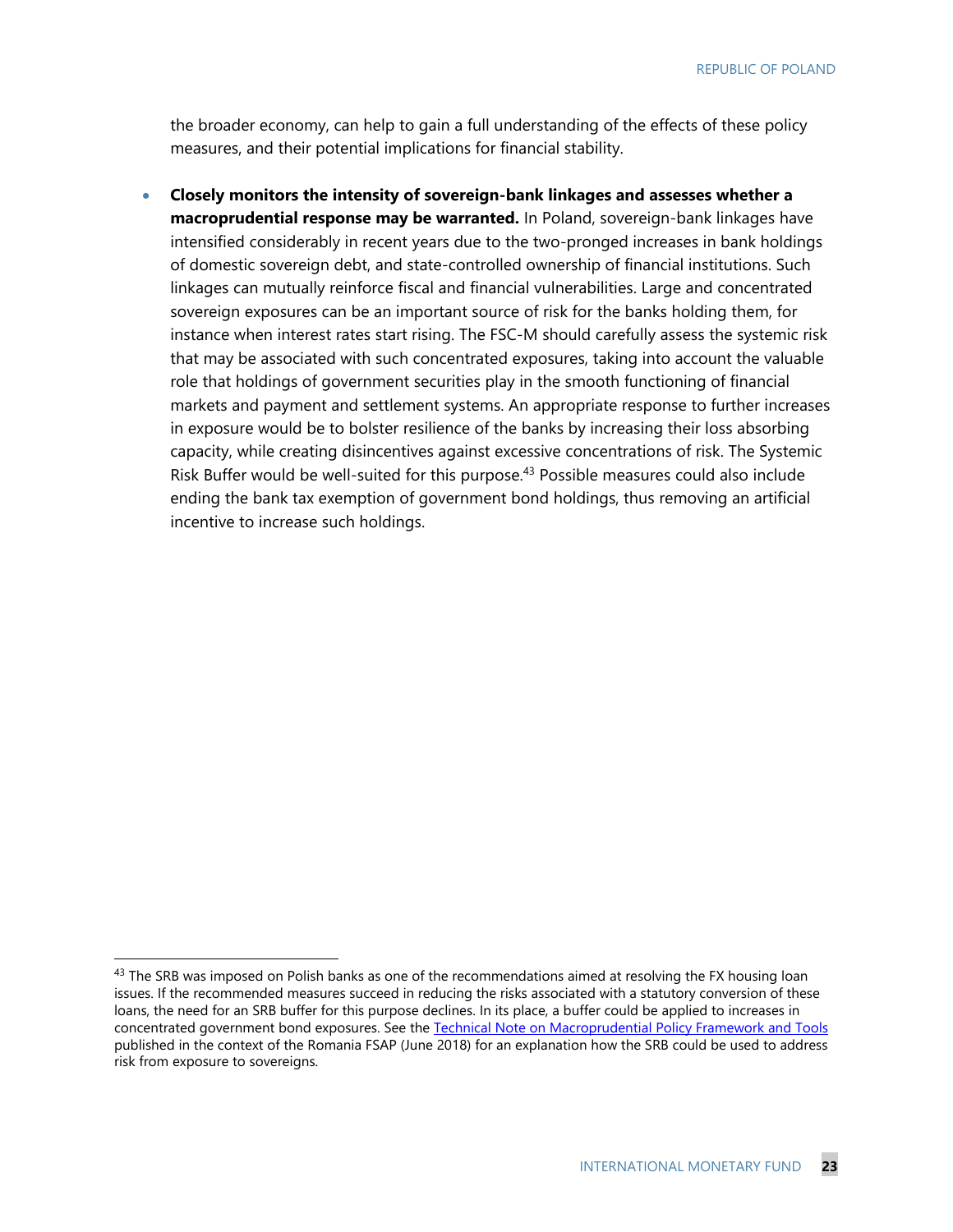### **Appendix I. Intermediate Objectives and Macroprudential Instruments**

| <b>Intermediate Objectives</b>                                                                                                                                   | <b>Selected Macroprudential Instruments</b>                                                                                             |
|------------------------------------------------------------------------------------------------------------------------------------------------------------------|-----------------------------------------------------------------------------------------------------------------------------------------|
| Mitigation of risk arising from excessive growth or                                                                                                              | counter-cyclical buffer                                                                                                                 |
| size of debt or leverage                                                                                                                                         | sectoral capital requirements                                                                                                           |
|                                                                                                                                                                  | conservation buffer                                                                                                                     |
|                                                                                                                                                                  | own funds requirements                                                                                                                  |
|                                                                                                                                                                  | acceptable methods of calculation of                                                                                                    |
|                                                                                                                                                                  | creditworthiness                                                                                                                        |
|                                                                                                                                                                  | limits on debt-service-to-income ratio (DSTI)                                                                                           |
|                                                                                                                                                                  | limits on debt-to-income ratio (DTI)                                                                                                    |
|                                                                                                                                                                  | limits on the loan-to-value ratio (LTV)                                                                                                 |
|                                                                                                                                                                  | systemic risk buffer                                                                                                                    |
|                                                                                                                                                                  | leverage ratio                                                                                                                          |
|                                                                                                                                                                  | risk weights                                                                                                                            |
| Mitigation of risk arising from excessive maturity<br>mismatch of assets and liabilities of financial<br>institutions or of the risk of illiquidity of financial | short-term liquidity requirements (LCR, M1, M2) <sup>1</sup>                                                                            |
| markets                                                                                                                                                          | long-term liquidity requirements (NSFR, M3, M4)                                                                                         |
| Mitigation of risk arising from excessive<br>concentration of exposures or their similarity and the                                                              | large exposure restrictions                                                                                                             |
| interconnectedness between financial system entities                                                                                                             | systemic risk buffer                                                                                                                    |
|                                                                                                                                                                  | requirement for settlement of financial transactions<br>through a central counterparty (CCP)                                            |
| Mitigation of risk arising from misaligned incentives                                                                                                            | Global Systemically Important Institutions buffer                                                                                       |
| influencing the behavior of financial institutions or                                                                                                            | Other Systemically Important Institutions buffer                                                                                        |
| their clients                                                                                                                                                    | systemic risk buffer                                                                                                                    |
|                                                                                                                                                                  | leverage ratio                                                                                                                          |
|                                                                                                                                                                  | additional requirements on the disclosure of                                                                                            |
|                                                                                                                                                                  | information                                                                                                                             |
| Ensuring the adequate resilience of the financial                                                                                                                | systemic risk buffer                                                                                                                    |
| infrastructure                                                                                                                                                   | additional disclosure requirements                                                                                                      |
|                                                                                                                                                                  | risk management principles in CCP                                                                                                       |
|                                                                                                                                                                  | Source: Source: Financial Stability Committee, May 2016 "Macroprudential supervision in Poland, institutional and functional framework" |
| http://www.nbp.pl/macroprudentialsupervision/publikacje/Ramy_inst-funkc_en.pdf                                                                                   |                                                                                                                                         |

 $1$  M1 and M2 requirements are no longer in place since January 1, 2018